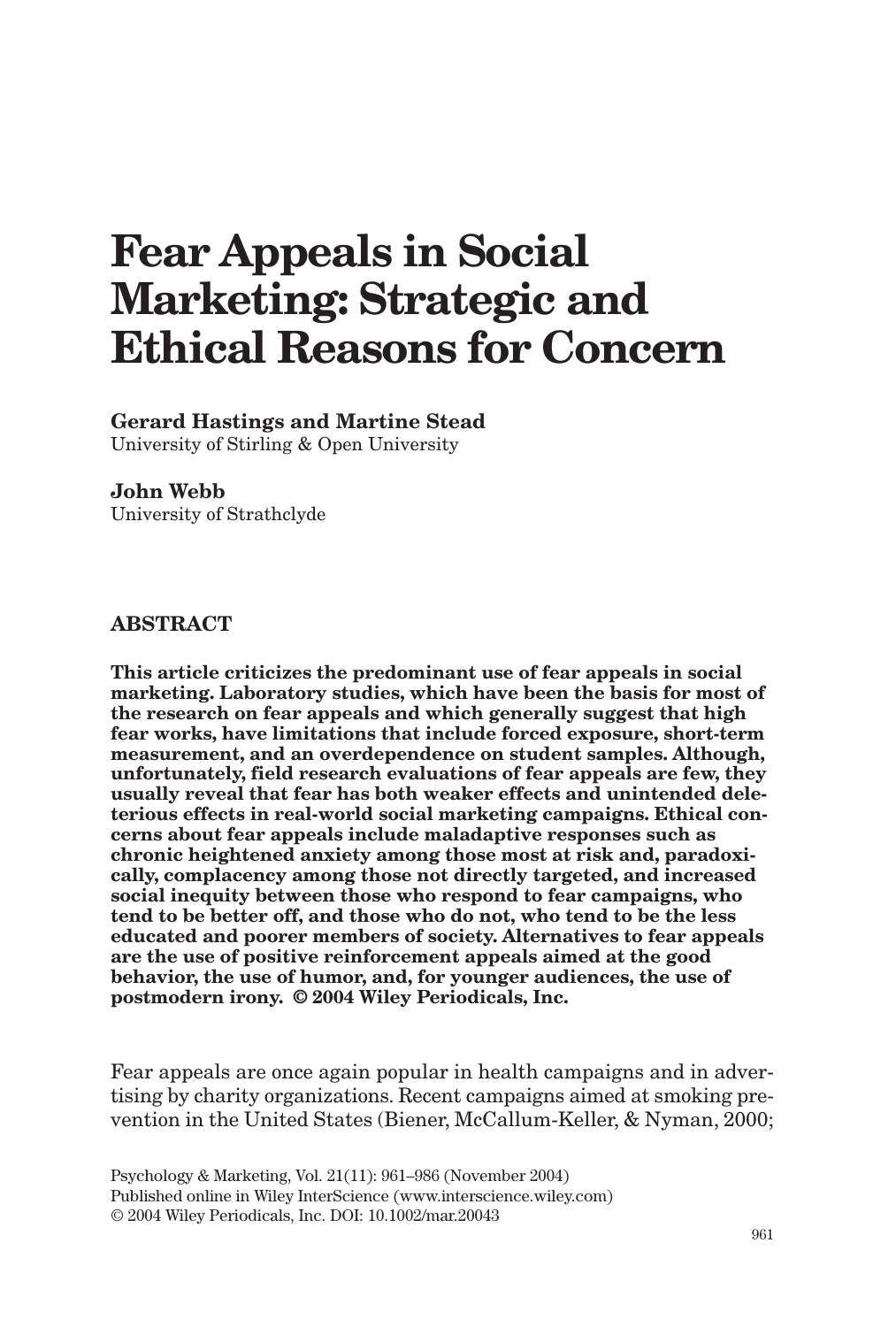DeJong & Hoffman, 2000; Goldman & Glantz, 1998), the United Kingdom (Baker, 1995; Grey, Owen, & Bolling, 2000), and Australia (Chapman, 1999) have used fear-arousing images, as have campaigns for road safety in New Zealand (Land Transport Safety Authority, 2001) and in Victoria, Australia (Transport Accident Commission, 2002), and numerous charitable causes in Britain (Batty, 2001; BBC News Online, 1998). Fear appeals are embraced with enthusiasm by social marketers. For instance, the recent antismoking campaign in Australia, which has also been employed in Poland, Thailand, and Norway, was described by its producers as the "mother of all scare campaigns" (Hill, Chapman, & Donovan, 1998).

However, the research literature on fear appeals, which consists mainly of short-term studies with students in laboratory settings, leaves a number of important questions unanswered. Are fear appeals effective in the long run? How effective are fear messages in the real world? How do fear appeals reflect on the sponsoring "brand"? What ethical issues should be considered, such as the unintended effect of fear appeals? This article attempts to answer these questions.

### **LABORATORY RESEARCH ON FEAR APPEALS**

A large body of research over several decades has grappled with how and whether fear can persuade consumers to change their health behaviors. Different models have been proposed to describe the cognitive and emotional processes involved.These include the curvilinear model (Janis, 1967; Quinn, Meenaghan, & Brannick, 1992), which posits that fear can persuade up to a certain threshold of tolerance, beyond which it becomes counterproductive; the parallel-response model (Leventhal, 1970), which proposes that emotional and cognitive factors act independently to mediate behavior, with emotional factors affecting internal attempts to cope with the threat (e.g., by rationalizing or rejecting it) whereas cognitive factors determine whether the recommended behavior change will be enacted; and the expectancy-valence model (Rogers, 1983), which asserts that the effectiveness of fear-arousing communications is a function of four variables the perceived severity of the threat, the perceived probability of its occurrence, the perceived efficacy of the advocated protective response, and the perceived self-efficacy to perform the response. This is a cognitive model in which, interestingly, the emotion of fear plays no direct role but functions only indirectly in magnifying the perceived severity of the threat. Rogers (1983) went on to argue that his four variables interact and produce, in the individual, a level of "protection motivation" that determines the degree of change in the recommended behavior.

Many studies have investigated the relationship between the *amount* of fear evoked and the resulting attitude change or behavior change. Some have found a linear association—the more fear, the more effect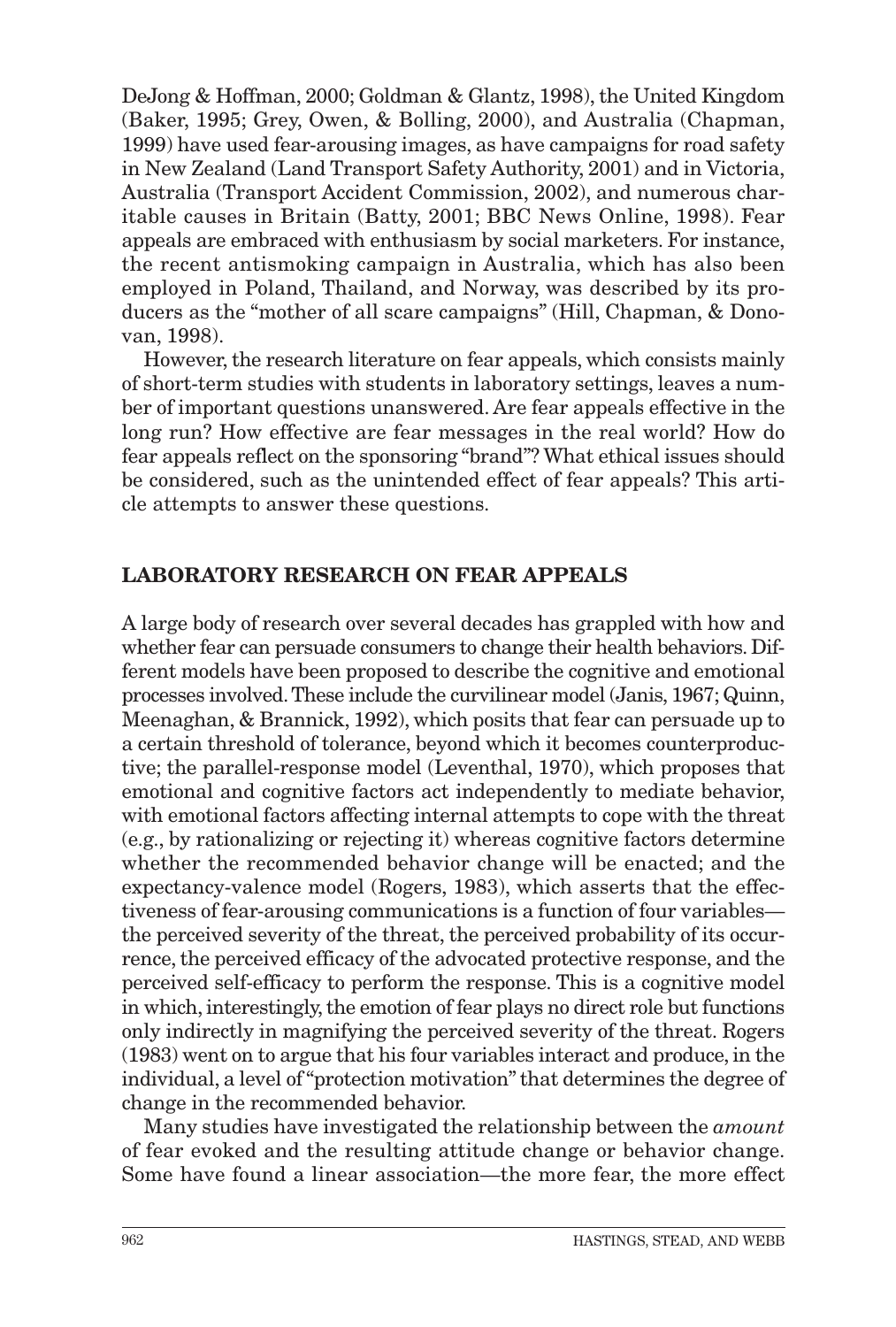(e.g., Baron, Logan, Lilly, Inman, & Brennan, 1994; Boster & Mongeau, 1984; Higbee, 1969; LaTour & Pitts, 1989; Millar & Miller, 1998; Rotfeld, 1988). Others suggest that, as too much fear can result in dysfunctional anxiety, moderate levels of fear perform better, producing an inverted-Ushaped model (e.g., P. A. Keller, 1999; Krisher, Darley, & Darley, 1973; Quinn et al., 1992). However, the most recent meta-analysis concluded that the preponderance of evidence supports a linear model of fear arousal—the more fear, the greater persuasion—and that there is no evidence to support the inverted-U-shaped model of fear (Witte & Allen, 2000). Several studies indicate that self-efficacy, the perceived ability to make the behavior change advocated in the message, moderates the effect of fear on attitude and behavior change (Anderson, 2000; Girandola, 2000; Ruiter, Abraham, & Kok, 2001; S. L. Smith, 1997; Snipes, LaTour, & Bliss, 1999).

The research literature, then, would seem to support the current practice of using high levels of fear in social advertising. High fear should be the most effective, providing that the proposed coping response to the threat is feasible and within the consumer's ability (Blumberg, 2000; de Turck, Goldhaber, Richetto, & Young, 1992; Donovan, 1991; Snipes et al., 1999; Witte, Berkowitz, Cameron, & McKeon, 1998).

However, there are many questions about laboratory research on fear appeals. For marketers, the crucial question is not "can fear messages change behavior in the laboratory" but, rather, "can fear appeals change behavior in the sophisticated and overcrowded clutter of the real-world communications environment?" Existing research struggles to provide an answer for several reasons: First, most studies have been conducted in artificial environments; second, the definitions of fear used are sometimes unclear and the measures of effects are limited; third, narrow or inappropriate samples have often been used; and fourth, there are few publicly available studies that have examined real advertising campaigns that use fear appeals. These reasons are elaborated below.

### **Artificially High Attention**

Fear research has been concerned more with internal rather than external validity (Alwitt, 2002). The literature is dominated by laboratory studies that put respondents into artificial situations that are unlikely to capture phenomena that occur in a naturalistic setting (e.g., the "This is a market research study . . ." instruction used by P. A. Keller & Block, 1996). In ordinary TV viewing conditions, people can choose to zip through or zap out the ads they do not like (Kitchen, 1986), and they can selectively attend to ads that support their prevailing attitudes and behaviors, to minimize dissonance and preserve self-esteem (Pechmann, 2001). Fear research studies in the laboratory, however, typically involve carefully selected respondents who are instructed to pay attention to a specific ad or message shown in a laboratory environment (e.g., de Turck,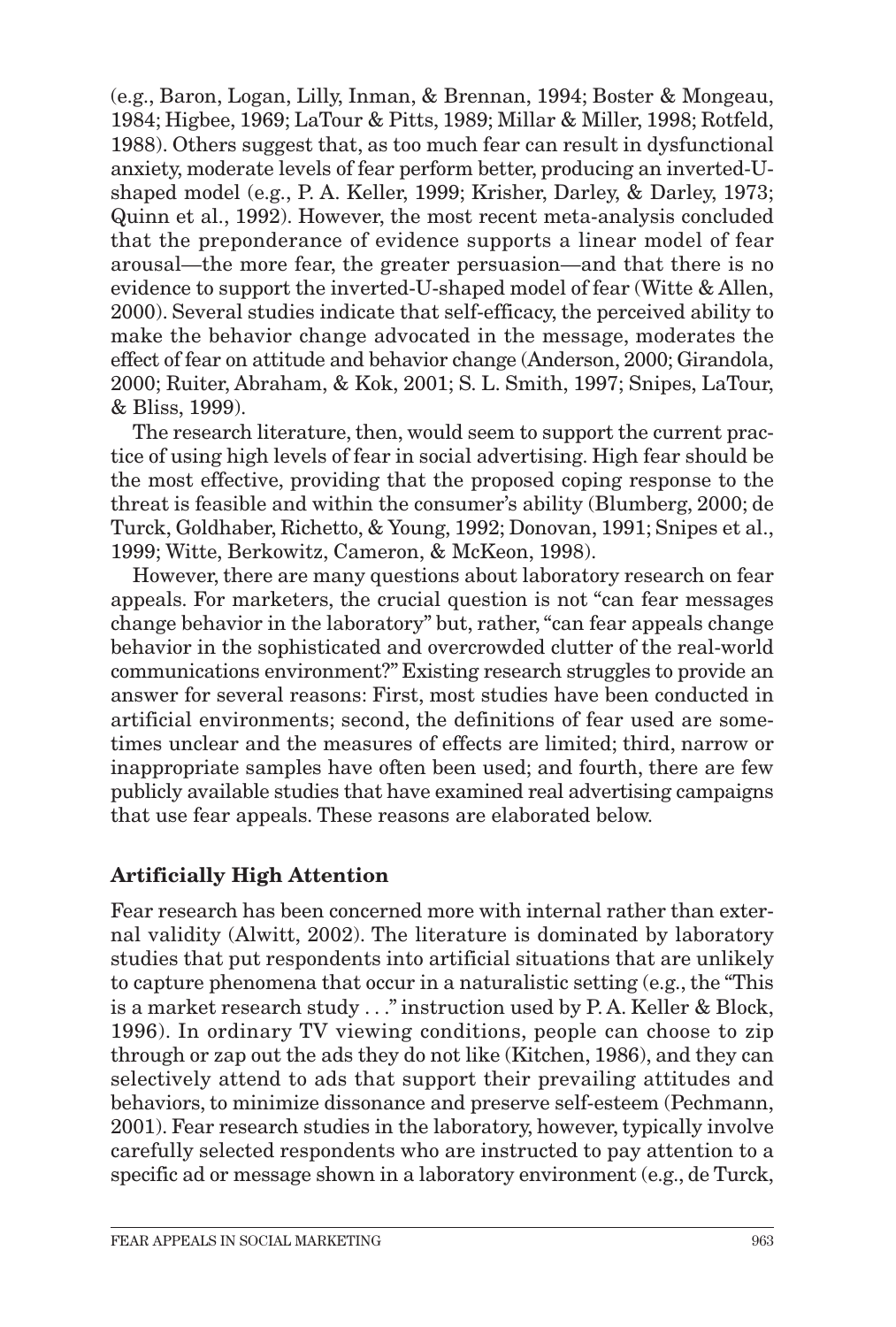Rachlin, & Young, 1994; P. A. Keller & Block, 1996; Menasco & Baron, 1982; Moore & Harris, 1996; Schoenbachler & Whittler, 1996). Selecting and directing respondents in this way reveals little about how a realworld audience might respond spontaneously to a particular communication, or about whether the communication is able to compete well with others for attention in the duration of an actual commercial break or in the pages of a print medium (Chaudhuri, 1996). The laboratory circumstances are also likely to encourage cognitive, rational processing, whereas unconstrained viewing more often produces heuristic or affective processing (Brown, Homer, & Inman, 1998). Furthermore, asking consumers to explain their responses to advertising may not yield accurate answers, because consumers tend to revert to the safety of logical explanations for what are largely emotion-based reactions (Hackley & Kitchen, 1999; Weirtz, 1998).

## **Unclear Definitions and Limited Measures**

The fear literature suffers from a tendency to conflate the concepts of *fear,* which is a response, and *threat,* which is a stimulus (Donovan & Henley, 1997; LaTour & Rotfeld, 1997). There is widespread failure to specify *how* stimulus materials may arouse fear, and a lack of clarity about what high, moderate, and low levels of threat really are (Moore & Harris, 1996; Tanner, Hunt, & Eppright, 1991). Many studies, too, employ weak, or at least limited, measures of effectiveness. For example, several are based on perceived effectiveness rather than observed effects; consumers are simply asked how effective they believe a particular fear message to be (e.g., Biener & Taylor, 2002; Biener et al., 2000). Self-reported effectiveness is problematic because it does not correlate well with actual *behavior* (Austin, Pinkleton, & Fujioka, 1999). Respondents frequently state in research that strong fear appeals are highly motivating, and state their intentions to change, even when subsequent research shows that these appeals do not change their behavior (DeJong & Wallack, 1999). Audiences are quite capable of recognizing, and describing with some sophistication, what they understand an advertiser to be trying to achieve, without necessarily being personally moved. Young people are simultaneously able to recognize that a drugprevention ad or smoking ad is "trying to scare us into not taking drugs or not smoking," and to find it personally irrelevant (Cohn, 1998; Hastings & MacFadyen, 2002). In a number of research projects conducted to help develop HIV/AIDS campaigns in the 1990s, Scottish teenagers recognized that the advertising was intended to frighten "people in general" or "others," but they did not identify with it: Shock approaches, they felt, would work for others but not for "me" (Hastings, Eadie, & Scott, 1990); similarly, smokers can describe a hard-hitting ad as good while claiming that it fails to scare them personally (MacAskill, Will, Hughes, & Eadie, 1993).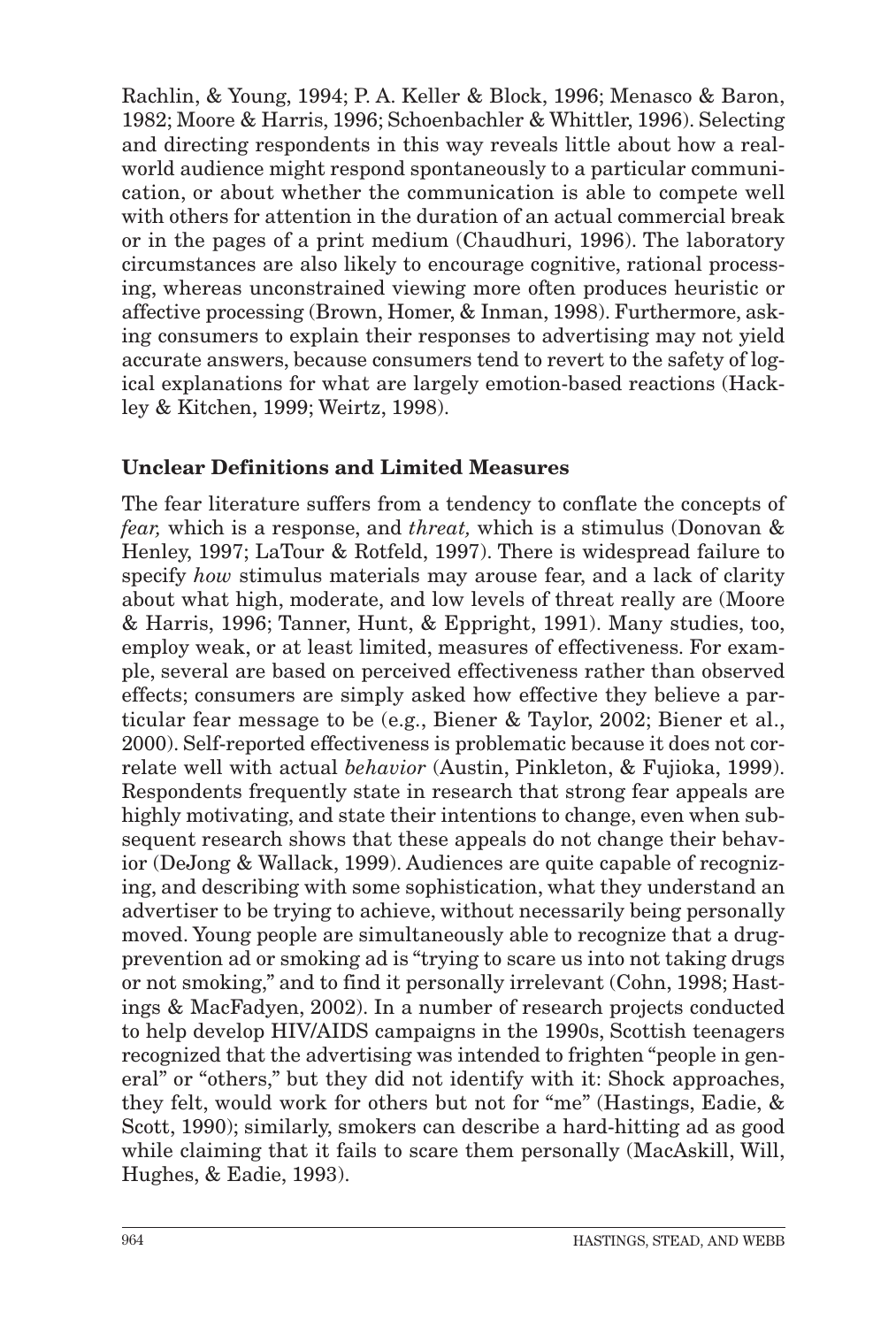## **Narrow or Inappropriate Samples**

Much of the research on fear appeals has been conducted with students, typically psychology or marketing students (e.g., G. E. Belch, Belch, & Jones, 1995; de Turck et al., 1994; Johar & Segal, 1987; P. A. Keller, 1999; P. A. Keller & Block, 1996; Menasco & Baron, 1982; Tanner et al., 1991; Witte et al., 1998). Conclusions drawn from studies of this relatively homogeneous group of highly educated young adults may not apply to other groups of the population, such as the less educated, adolescents, older people who are chronically ill, and members of non-White ethnic groups. These groups are often the targets of fear messages (Chaudhuri, 1996).

Several studies and communications experts have suggested that fear appeals are likely to work differently with adults compared with young people (e.g., Backer et al., 1992; Belch et al., 1995; Hale & Dillard, 1995; Health Education Board of Scotland [HEBS], 2002); indeed, some suggest that fear campaigns will be ineffective or counterproductive with young people because teenagers and young adults have little sense of their own mortality (Pechmann, 2001) and may indeed regard threatening messages as a challenge (Backer et al., 1992; Brody, 1998; PBS Newshour, 1999). Fear appeals may also work differently in different countries. What is experienced as persuasive and acceptable in one culture may resonate less well with, or be seen as unacceptable in, another culture (Laroche, Toffoli, Zhang, & Pons, 2001; Williams, Briley, Grier, & Henderson, 1998). This is not just an East–West divide, because there are differences between Western countries, too: Whereas there is a tradition of hard-hitting, threat-based public-health and road-safety advertising in some Western countries, such as the United States and Australia, others, such as The Netherlands and Canada, have for many years favored supportive, empathy-based advertising (see, e.g., Cotroneo & Schoales, 1999; Stivoro, 1998; Tripp & Davenport, 1988/89). These differences regarding the use of fear are likely to reflect, at least in part, national differences in beliefs about what is politically, culturally, and philosophically appropriate for public-sector advertising, and not necessarily which approach is most effective.

## **Few Real Intervention Studies**

Only a few studies reported in the public domain have evaluated fearbased advertising in real-world interventions. Examples are evaluations of some smoking cessation campaigns in the United States, United Kingdom, and Australia, and recent road-safety campaigns in Australia. Findings from these studies suggest that, leaving aside the difficulties of disentangling advertising effects from other effects in nonexperimental or quasi-experimental studies (Macpherson & Lewis, 1998; Transport Accident Commission, 2002), fear-arousing campaigns usually are effective in raising awareness and changing attitudes (Biener et al., 2000; Donovan, Jalleh, & Henley, 1999; Grey et al., 2000; Hill et al., 1998) but only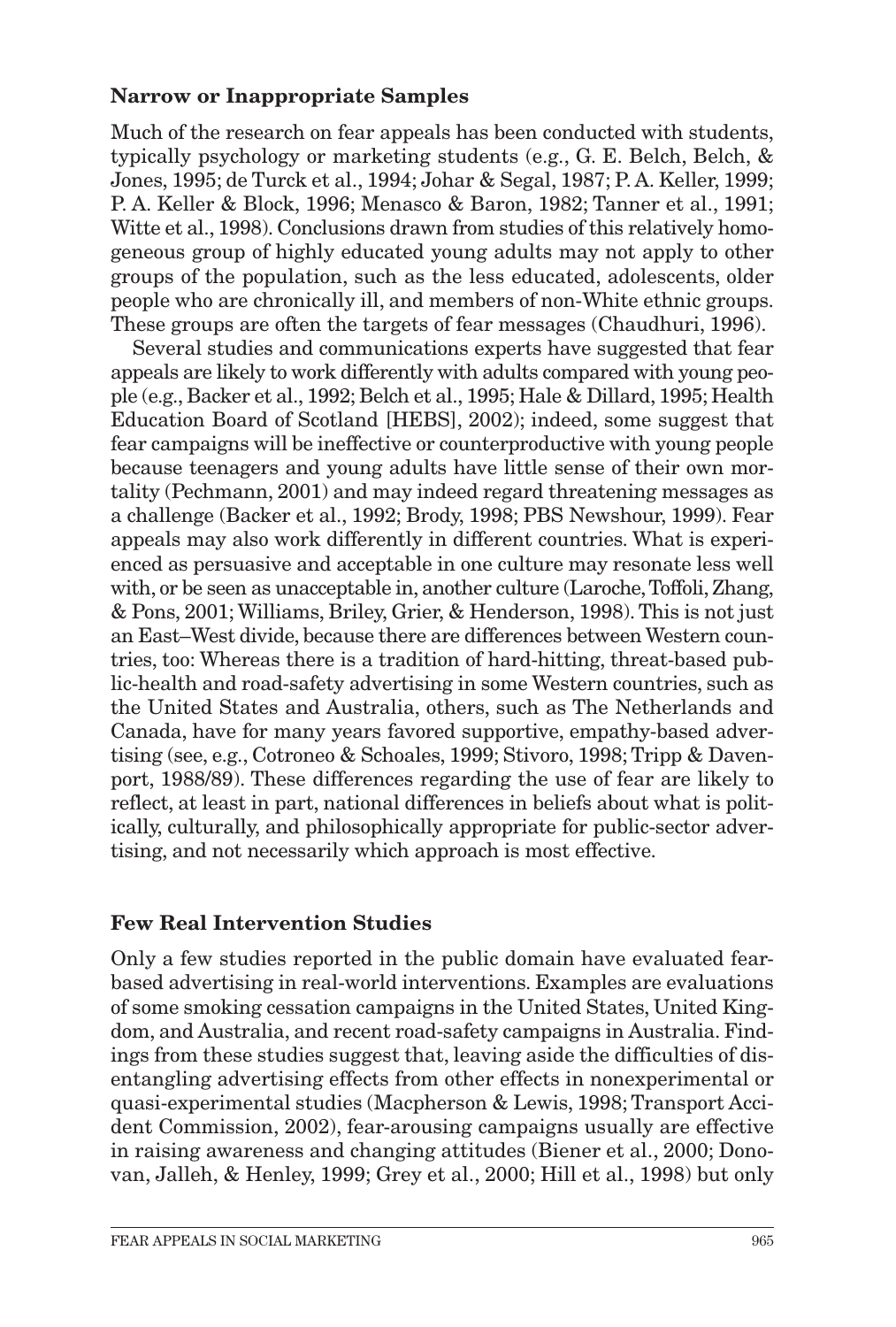*some* campaigns show an improvement in the targeted behavior (Baker, 1995; Transport Accident Commission, 2002).

Also, like the laboratory studies, the real-world studies tell us little about the sustainability of the effects, or the effects they may have on wider marketing concerns such as branding and relationship building, or whether messages *not* based on fear might work better. These issues are discussed next.

#### **LONG-TERM EFFECTS OF FEAR CAMPAIGNS**

The laboratory studies reviewed above reveal nothing about the longterm effectiveness of fear campaigns. And even when naturalistic studies show some influence on behavior, measurement is rarely continued beyond the short term (Pierce, Macaskill, & Hill, 1998).

Nor does the literature tell us anything about the effects of long-term exposure to *repeated* fear messages. First, it is unlikely that response to a repeated fear ad remains static—it is more likely that attitudes are formed, re-evaluated, and updated in a dynamic process over the duration of a campaign (Japerson & Fan, 2002). For example, a drug-prevention ad that seems initially shocking to an individual young person might, after prolonged exposure and the opportunity to discuss the ad with his or her peers, become predictable, boring, or even laughable (e.g., Cohn, 1998; Hastings & MacFadyen, 2002). These dynamic changes in response could not be predicted by a single-exposure laboratory study of a fear ad, or by the one-time evaluation of a fear-based campaign.

Repetition of shock ads is a case in point. Shock ads are undoubtedly effective in commanding attention initially (Weinreich, 1999), but after numerous screenings they may simply stop working (e.g., Fry, 1996). Schoenbachler and Whittler (1996) suggest that any fear appeal that employs a physical threat will be effective in the short term at triggering appropriate behavioral intentions, but that, with repetition, its influence will diminish. It is possible that a law of diminishing returns (Beauchamp & Bowie, 1988) operates with high-threat advertising whereby there is a need to *intensify* the threat on each subsequent occasion to produce the same level of fear.

Second, repetition may lead to habituation, annoyance, and an increased tendency for individuals to tune out the message. Fear research studies tend to assume that consumers come to each new fear message cold, neglecting the fact that many will already have been exposed to such messages before and will have developed well-learned defensive avoidance strategies (Tanner et al., 1991). Ongoing research into smokers' reactions to current U.K. and proposed new European Union warnings on cigarette packs indicates that smokers become inured to pack warnings over time and are adept at screening them out (Devlin, Eadie, Hastings, & Anderson, 2002). Similarly, Coulter, Cotte, and Moore (1999)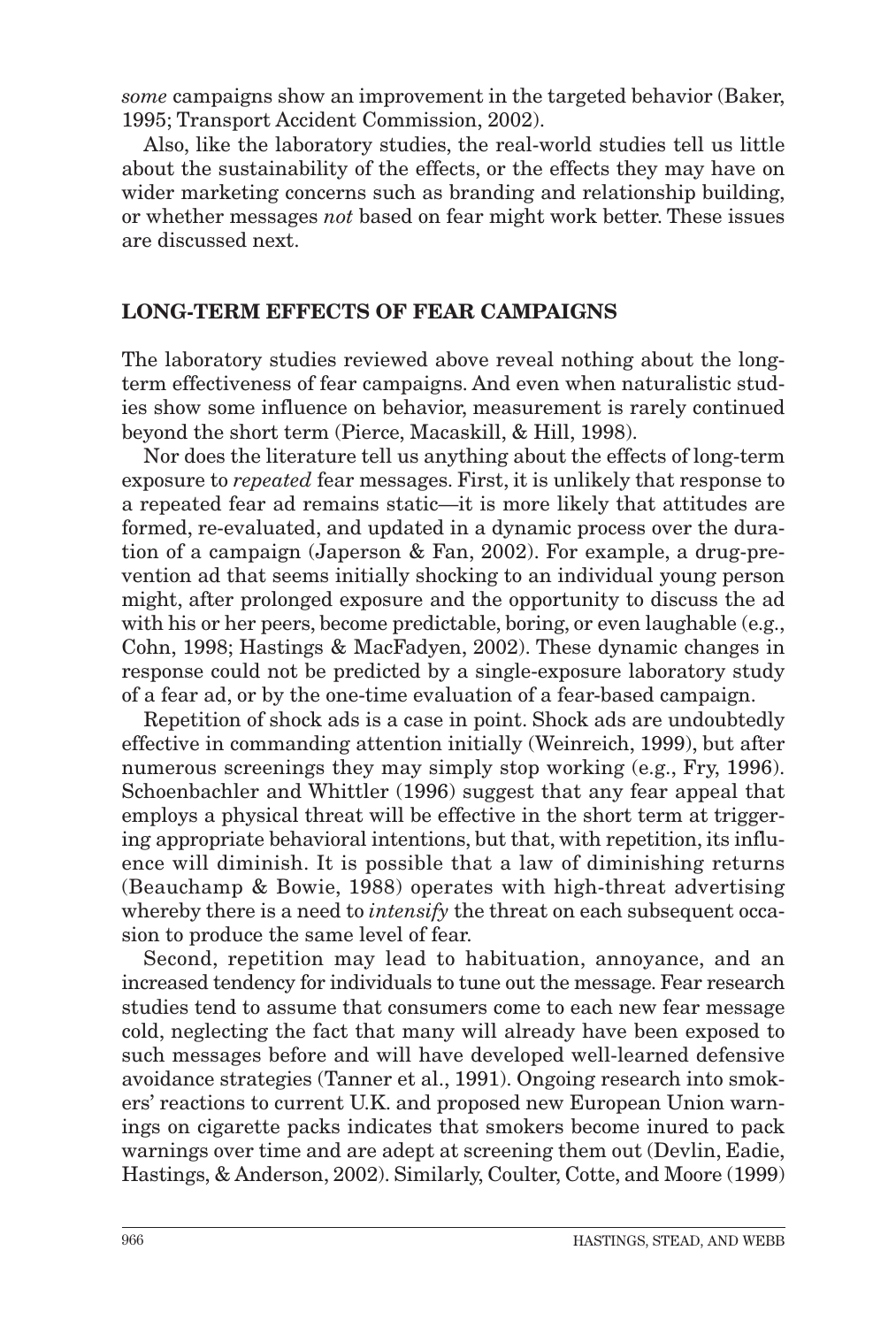suggest that viewers draw on their knowledge of previous advertising, and that once they become aware of an advertising tactic *as* a tactic, it experiences a change of meaning and has less power to persuade them.

Third, repeated use of fear strategies for particular issues may condition audiences to expect that all advertising on that topic should use fear. For example, smokers in qualitative pretesting research will frequently state that antismoking ads should use visuals of blackened lungs, and drivers in ad pretests will demand that antispeeding ads show pedestrians being bounced off car bonnets (e.g., Eadie & Stead, 1998; Stead & Eadie, 2000). When consumers are presented with an ad that does not fit into these genre expectations—a road safety ad that deliberately avoids showing a gory accident and instead uses a low-key empathy approach, for example—their initial response is to reject the ad (Eadie & Stead, 1998). If campaign planners take these qualitative responses at face value, new approaches to road-safety advertising may never get off the drawing board, despite their potential effectiveness. In Exhibit 1 is a case summary of an antispeeding ad campaign that braved departure from the conventional fear-appeal approach.

Fourth, long-term use of fear messages may damage the source of the message; the source (the sponsor) could become irretrievably linked with the negative and the threatening. In the commercial sector this concern typically becomes focused on the brand.

#### **THE EFFECT OF FEAR CAMPAIGNS ON THE "BRAND"**

The brand equity of successful commercial products like Coca-Cola and McDonald's has taken many years of careful planning and investment. As a consequence, commercial marketers are cautious about how they use and portray their brands, and do not allow them to be placed in inappropriately themed ads, of which fear appeals may be an example. It is reported that neither of these companies will advertise in or near the evening TV news due to concerns over shocking news reports and the tendency of news broadcasts to dwell on the negative.

There is much debate about the transferability of branding, in all its complexity, to a social marketing setting (Belinoff, 1995; K. L. Keller, 1998). However, in terms of message source effects, this thinking is not contentious: The body that produces the communication—the social brand—will have both an image and a reputation (probably with several publics) and these are likely to be affected by the type of message it transmits. However, little actual research has examined how the use of fear appeals affects the reputations of marketers operating in the health and safety domains. What evidence there is suggests a need for caution. Studies of political advertising have found that using negative information tends to reflect badly on the political party that sponsors the ad (Japerson & Fan, 2002; Meirick, 2002; Pinkleton, Um, & Austin, 2002). Also, the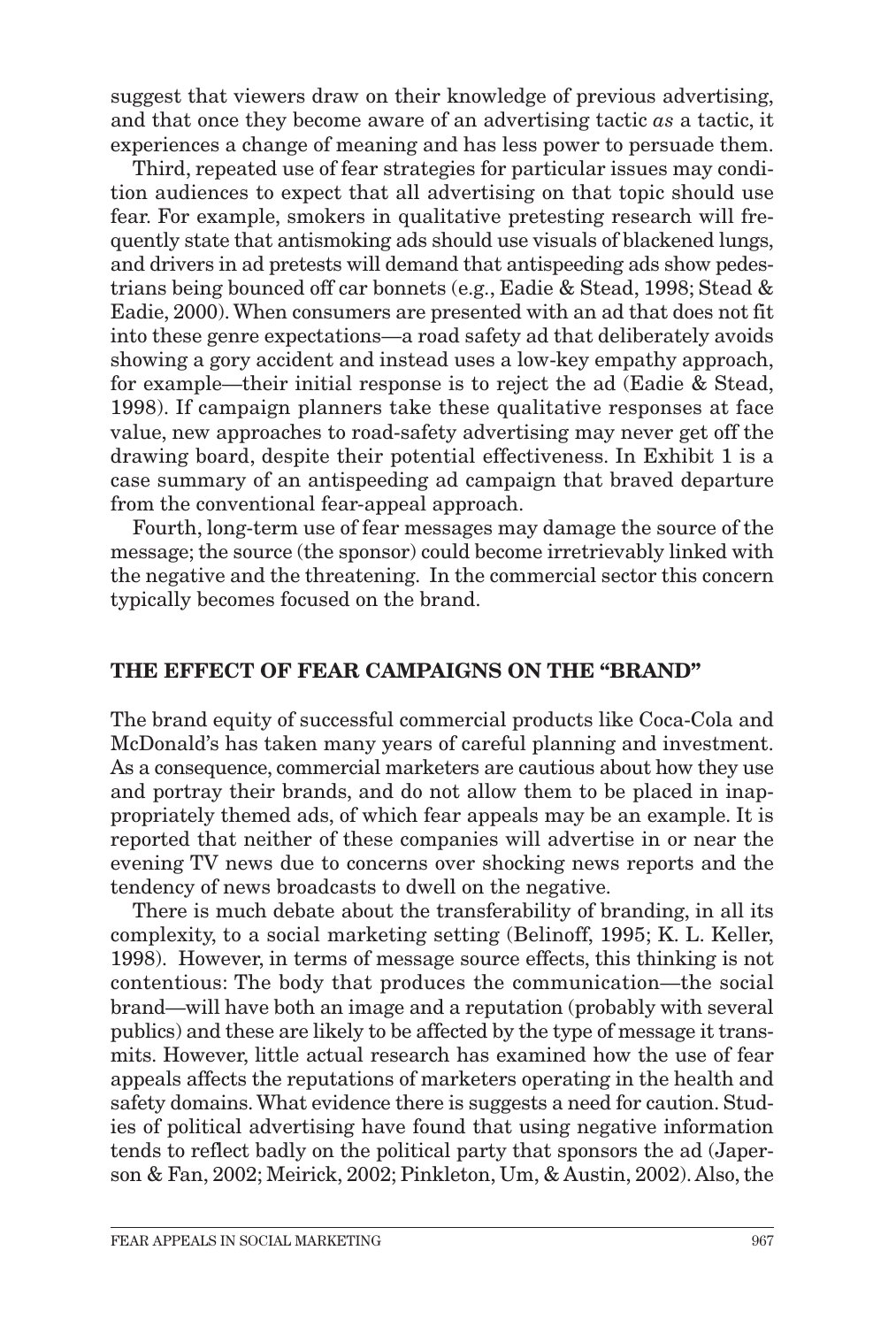#### **Exhibit 1. The "Foolsspeed" Campaign: A Nonfear Approach to Speeding.**

Foolsspeed was a 5-year campaign by the Scottish Road Safety Campaign to reduce speeding in urban areas. The main element of the campaign was a 3-year (1999–2001) mass-media advertising campaign underpinned by the theory of planned behavior, or TPB (Ajzen, 1988). Three television ads were developed, each targeting one component of the TPB (attitudes, subjective norms, and perceived behavioral control), and broadcast over 3 years, one ad per year. The ads deliberately avoided fear; instead, humor and credible driving scenarios were used to increase driver identification and empathy. Despite initial reactions in the qualitative development research that the storyboards were too tame, drivers related reasonably well to the low-key approach (Eadie & Stead, 1998). For example, many were able to identify with the characters depicted in the ads, and they also acknowledged that gory accidents are rare in day-to-day driving (Stead & Eadie, 2001).

The advertising campaign was evaluated in a 3-year longitudinal survey of overlapping quota samples of drivers ages  $17-54$  years  $(n = 550$  per sample). The survey measured awareness and recall of elements of the Foolsspeed campaign, examined response to the specific Foolsspeed ads in terms of comprehension, identification, involvement, and perceptions of key messages, and measured and compared drivers' attitudes, subjective norms, perceived behavioral control, intentions, and reported behavior in relation to urban speeding (exceeding the 30 m.p.h. speed limit on urban roads in Scotland) at baseline and at subsequent stages to assess whether any changes occurred. A baseline survey was conducted in October 1998, and follow-up surveys were conducted in Spring 1999, Spring 2000, and Summer 2001, approximately 4–6 weeks after the media burst for each ad.

The Foolsspeed campaign achieved high spontaneous and prompted ad awareness levels throughout its duration, and the individual ads were easily understood and perceived not to be patronizing. Drivers identified with the ads (and speeding drivers identified with them to a greater extent than nonspeeding drivers) and indicated that the ads had made them reflect on their own driving and how it was perceived by others. These results suggest that it is possible to create memorable and engaging road safety advertising without using fear. Detailed analysis of the TPB measures suggested that the campaign was associated with significant changes, in an antispeeding direction, in attitudes toward speeding and in positive and negative affective beliefs (beliefs about the emotional benefits connected with speeding), as well as self-reported speeding behavior (Stead & Eadie, 2001).

use of threats that the target group finds exaggerated or that do not reflect the target group's personal beliefs and experiences can result in the target group discrediting the communicator (Tripp & Davenport, 1988/89). Because, for example, teenagers know that most people do not die from drugs, and drivers know that most speeders do not have accidents, organizations that sponsor these messages are seen, at best, as out of touch or phony, and at worst as dishonest (Belch, Belch, & Jones, 1995; Buchanan & Wallack, 1998). Focusing on particular threats while appearing to neglect others more salient to the target group opens the communicator to a charge of hypocrisy; for example, young people may respond to hard-hitting drug-prevention campaigns by pointing out that the government permits the advertising of a drug, namely, tobacco, and smokers may retort that "the government doesn't really want us to stop smoking because it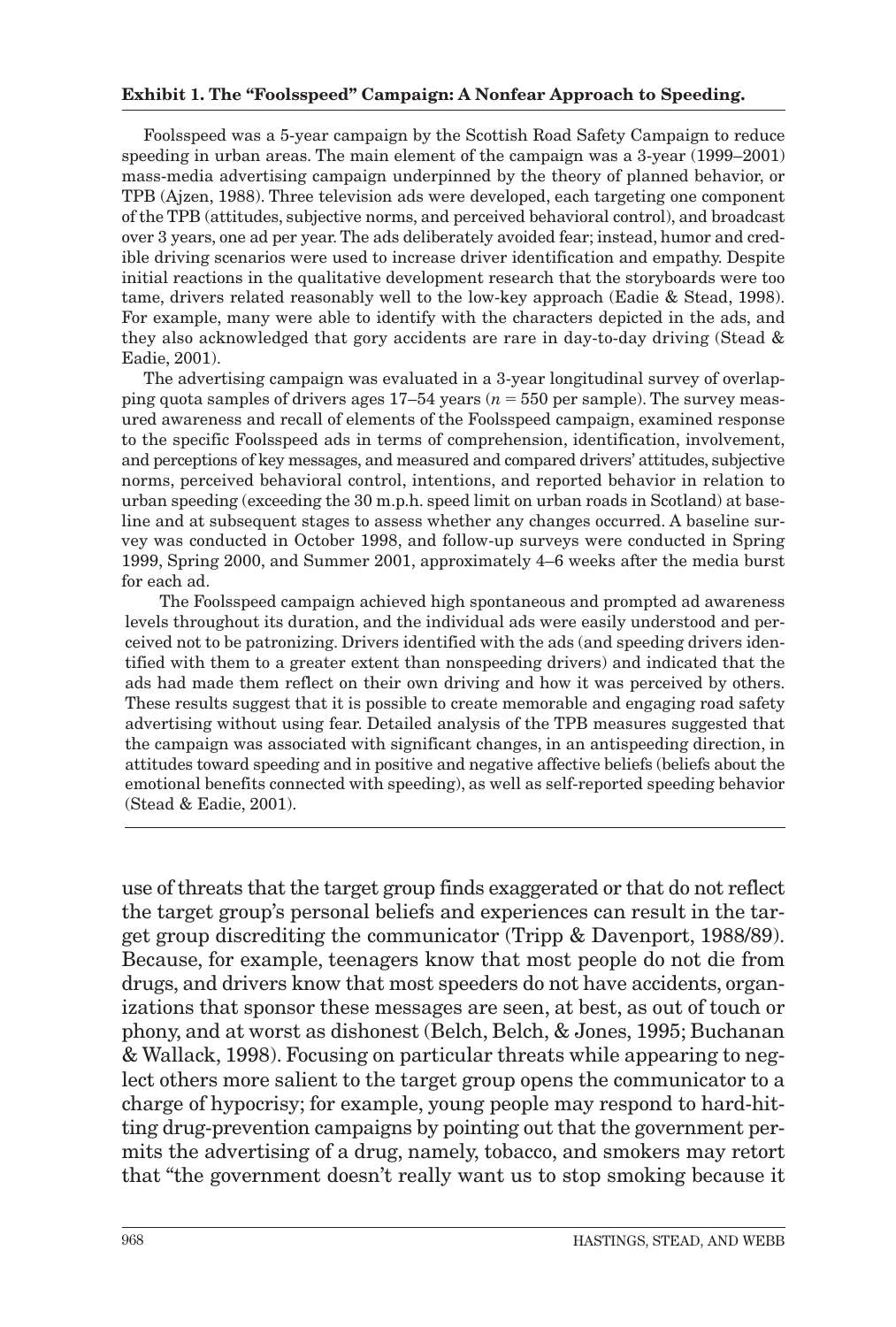makes money out of us," or "look at all the doctors who smoke" (Devlin, Eadie, Hastings, & Anderson, 2002; Tripp & Davenport, 1988/89). An unexplored research question is whether campaigns based on *nonfear* appeals (for example, campaigns that portray positive images of people who state that they do not use drugs, or campaigns providing reassurance for those who quit drugs) trigger similar negative feelings about the source and provoke similar accusations of hypocrisy.

Some research has suggested a relationship between enjoyment of an ad and a favorable attitude toward the brand (Belch & Belch, 2001; Biel, 1998; Pelsmacker & Geuens, 1999), and that dislike of an ad (because, say, it uses unpleasant images or makes one feel uncomfortable) can translate into an unfavorable attitude toward the brand, although this has been disputed as a general finding (LaTour, Snipes, & Bliss, 1996; Rossiter & Eagleson, 1994). It is also possible that the use of highly dramatic advertising may hinder brand recognition (Alwitt, 2002). On the other hand, using an attention-grabbing threat might assist brand recognition if it helps an ad fight through clutter (Moore & Harris, 1996). All these possible effects of the use of fear on brands need further research.

Even less research has looked at the long-term implications of fear appeals for the development of a brand's strategic purpose. For commercial marketers, all their advertising and other marketing activities must resonate with and bolster the "brand essence" (de Chernatony, 2001). Advertising propositions must be consistent with the brand image; otherwise the brand can be damaged (e.g., advertising that continually mentions price or promotion offers may damage a brand positioned as a luxury; see de Chernatony, 2001). Charitable organizations have to be particularly mindful of their reputations when using fear and other negative tactics (Moore & Hoenig, 1989). For example, in recent years several major U.K. charities such as Barnardo's, the NSPCC (National Society for the Prevention of Cruelty to Children), the Commission for Racial Equality, and the RSPCA (Royal Society for the Prevention of Cruelty to Animals) have run the risk of harming their brand images with campaigns that employ deliberately shocking messages (Batty, 2001). Although consumers may be less likely to complain about ads by charities because they impute basically honest and ethical motives to them (Coulter et al., 1999), advertising experts caution that charities should not assume they have *carte blanche* to push the limits of acceptability (BBC News Online, 2000).

Some social marketers do pay close strategic attention to their brands. HEBS, which, in a mass-media advertising campaign in the 1990s targeted at young people used positive and humorous message approaches to promote informed decision-making regarding smoking, drinking, drug use, and sexual health, was concerned about how the subbrand of the campaign, "Think about it," and the overall brand, HEBS, fit together in consumers' minds. In particular, did the HEBS branding, which might be seen by young people as the establishment, hinder the image of the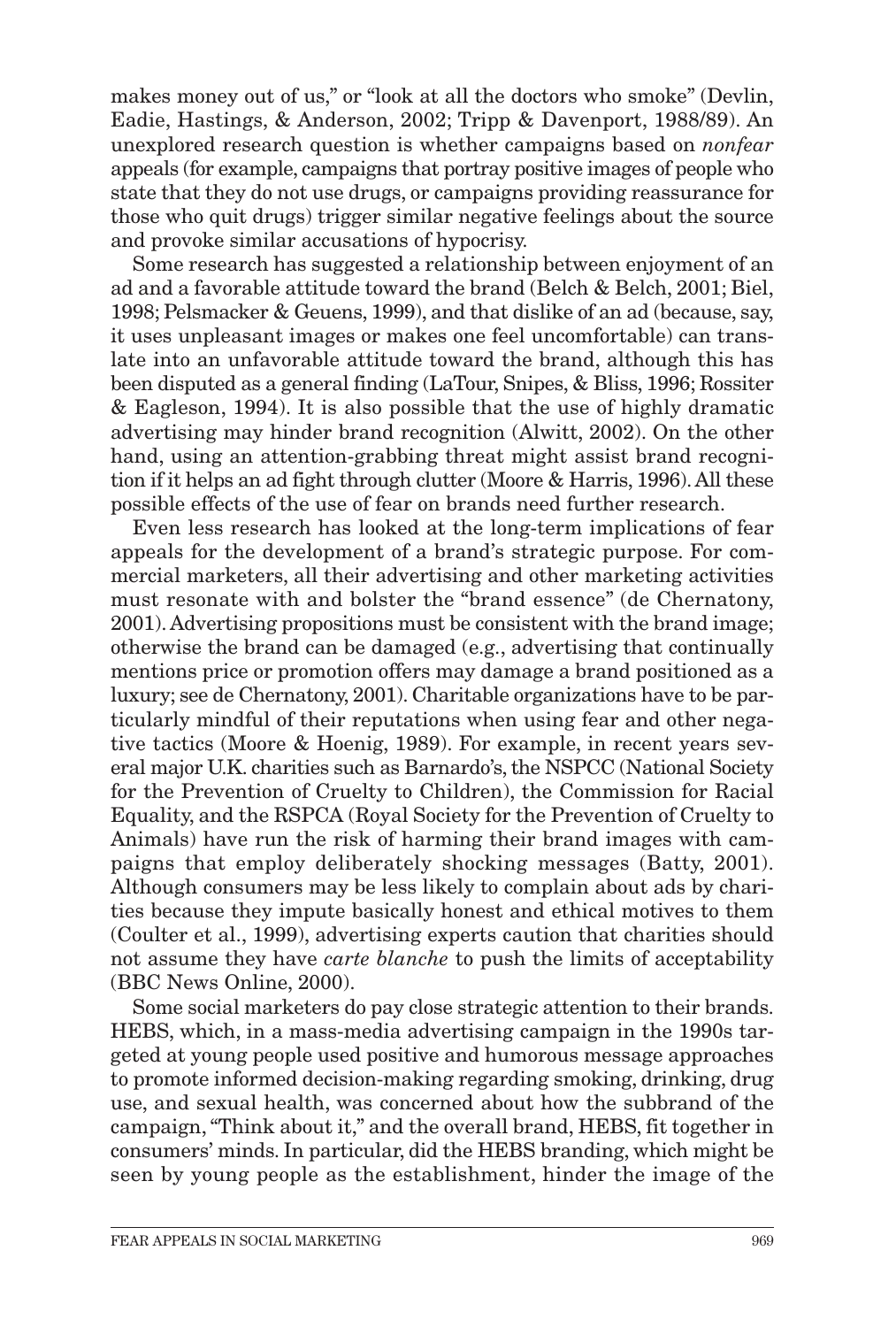"Think about it" campaign? Research prior to the campaign (HEBS, 2001) indicated that HEBS had a good brand image among young people and that the branding was appropriate, and HEBS needed this confidence to proceed with the campaign. For campaigns that employ fear, there is a particular need to investigate both how the brand (the source) influences the fear message, and how the fear message, especially if prolonged, plays back on the brand.

## **CUSTOMER AND STAKEHOLDER RELATIONSHIPS**

Marketing success is increasingly being seen as a process of building long-term relationships with customers (Grönroos, 1994, 1995) and other stakeholders (Morgan & Hunt, 1994). These ideas emerged initially from the services and business-to-business sectors where customer relationship management (CRM) had assumed great importance. Subsequently, advances in information technology have led to the development of *e*CRM (O'Driscoll & Murray, 1998) and the transfer of the CRM approach into the fast-moving consumer goods (FMCG) sector. The benefits of CRM are supposed to be better long-term planning because the company gets to know its customers; lower price sensitivity because service quality and trust provide valued compensations; and more opportunities to sell related products (O'Malley & Tynan, 2000). Although the viability of the relational metaphor has been questioned (e.g., O'Malley, 1998; Tynan, 1997; Tzokas & Saren, 1997), a recent survey conducted by the Economist Intelligence Unit (EIU) revealed that customer satisfaction has now become the principal global indicator of managers' performance (Richardson, 2001). More recently, relational ideas have been applied to social marketing (Hastings, 2003).

## **Relationships with Customers**

The importance of customer relationships is well established in commercial marketing. Loyal customers are remarkably valuable to a company (Doyle, 1989, 1997). They buy more of its products, are easier to satisfy, are less price sensitive, and make positive recommendations to their friends and family. Furthermore, acquiring new customers through sales calls, advertising, and promotions is reportedly five or six times more expensive than retaining existing ones (Knauer, 1992). Similarly, research indicates that the average company loses 10% of its customers each year, and if this could be reduced to 5%, profitability would be increased by 25% or more (Reicheld & Sasser, 1990). In contrast, unhappy customers are a liability—they tend to stop buying the company's products without warning, to support the competition, and to complain to their friends and family (Goodman, 1995). A further benefit of establishing relationships with loyal customers is that there are opportunities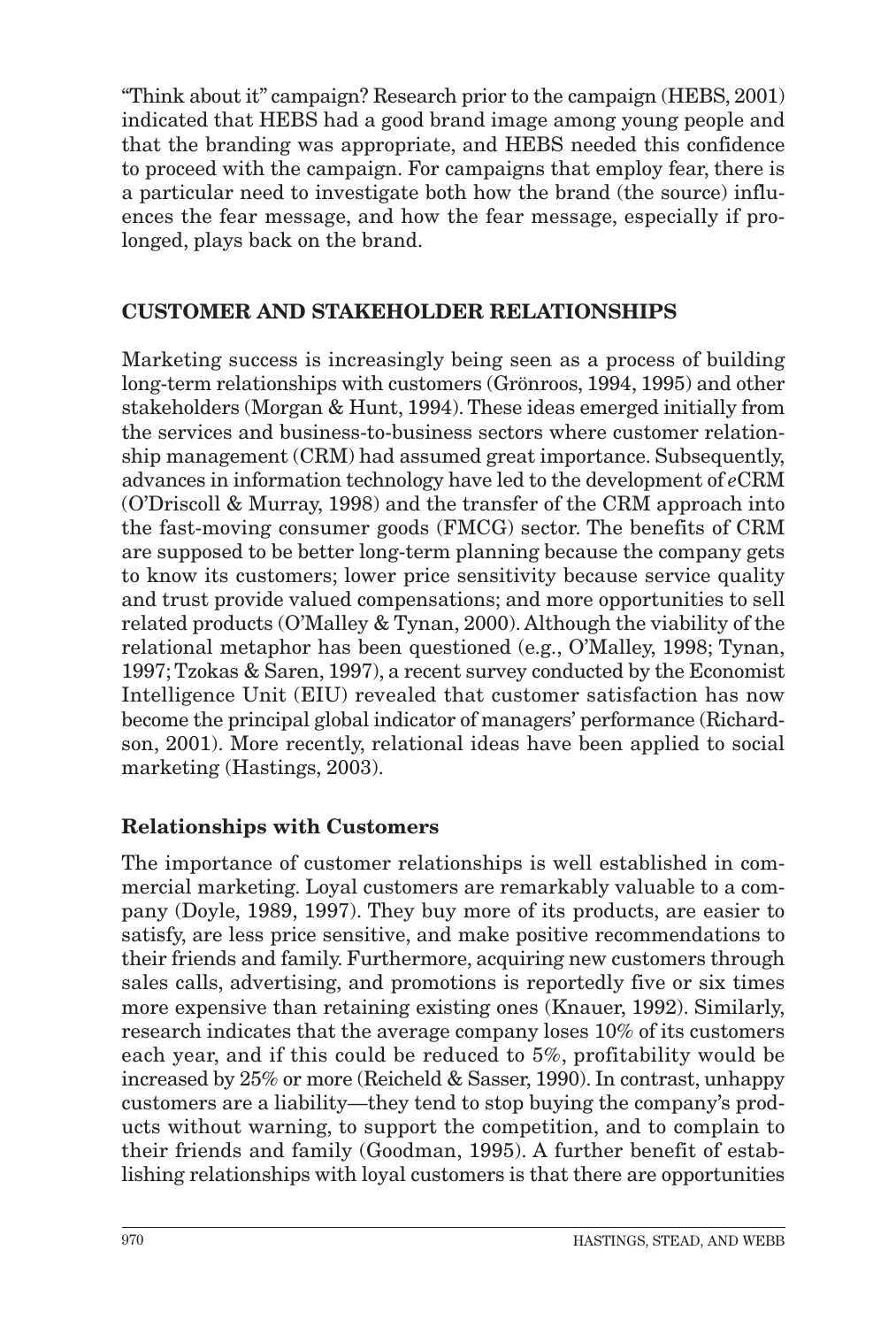to gain ongoing useful feedback on performance that makes for product and service improvements (Weir & Hibbert, 2000). Consensus has therefore emerged in the business world that commercial success is built not on one-off sales but on long-term relationships between the marketer and the customer: so-called *relationship marketing*. The essence of relationship marketing is the individual-level relationship with the customer. This means gathering detailed information about the consumer; using this to tailor future communications and service interactions to the individual's needs (Barton, 1999; Weir & Hibbert, 2000); and offering these communications at times when consumers need or want them, rather than at times when consumers are likely to be irritated or apathetic (Bolling, 2001). Key elements in a successful marketer–customer relationship are trust, loyalty, two-way communication, and honest communication (Morgan & Hunt, 1994; Treasure, 2002).

There appears to be no research that examines the use of fear in marketing communications from the perspective of relationship marketing, but a number of inferences from CRM can be posited as research questions. If consumers' feelings of self-esteem and personal comfort are threatened by fear messages, are they likely to be receptive to building a long-term relationship with the communicator? Are they less likely to want to provide information about themselves? What sort of relationship is engendered as a result of fear appeals: one of mutual respect between adults, or a more patronizing, parent–child one (Lannon & Cooper, 1983)? If the latter, how durable is this type of relationship?

### **Relationships with Stakeholders**

Communications with stakeholders typically do not involve the mass media, and would not usually resort to threats. Rather, the emphasis is on shared objectives and mutual respect. Nonetheless, fear messages are an important issue here, as messages directed at customers are frequently picked up by other stakeholder groups. This can be problematic. Charities' fear-arousing advertising targeted at potential donors often has to portray the beneficiary group as endangered and suffering because the public demands pathos (Ramrayka, 2001); thus, for example, a children's charity "needs cruelty to children to be seen to occur because, without that, it has no *raison d'etre*"(Rayner, 1999). However, donor-intended messages seen by beneficiaries can cause anguish. For example, the British Multiple Sclerosis Society's 1992 campaign, "MS tears lives apart," was premised on the notion that MS has devastating effects, turning previously healthy and perfect people into damaged, infantile victims a powerful fund-raising image, no doubt, but disempowering to sufferers coping with MS (Hevey, 1992). Similarly, a "Help the aged" poster campaign depicting eight pairs of feet in a morgue, with the tag line, "Thousands of elderly people will stop feeling the cold this winter," was criticized by a pensioners' group for being upsetting to the very group the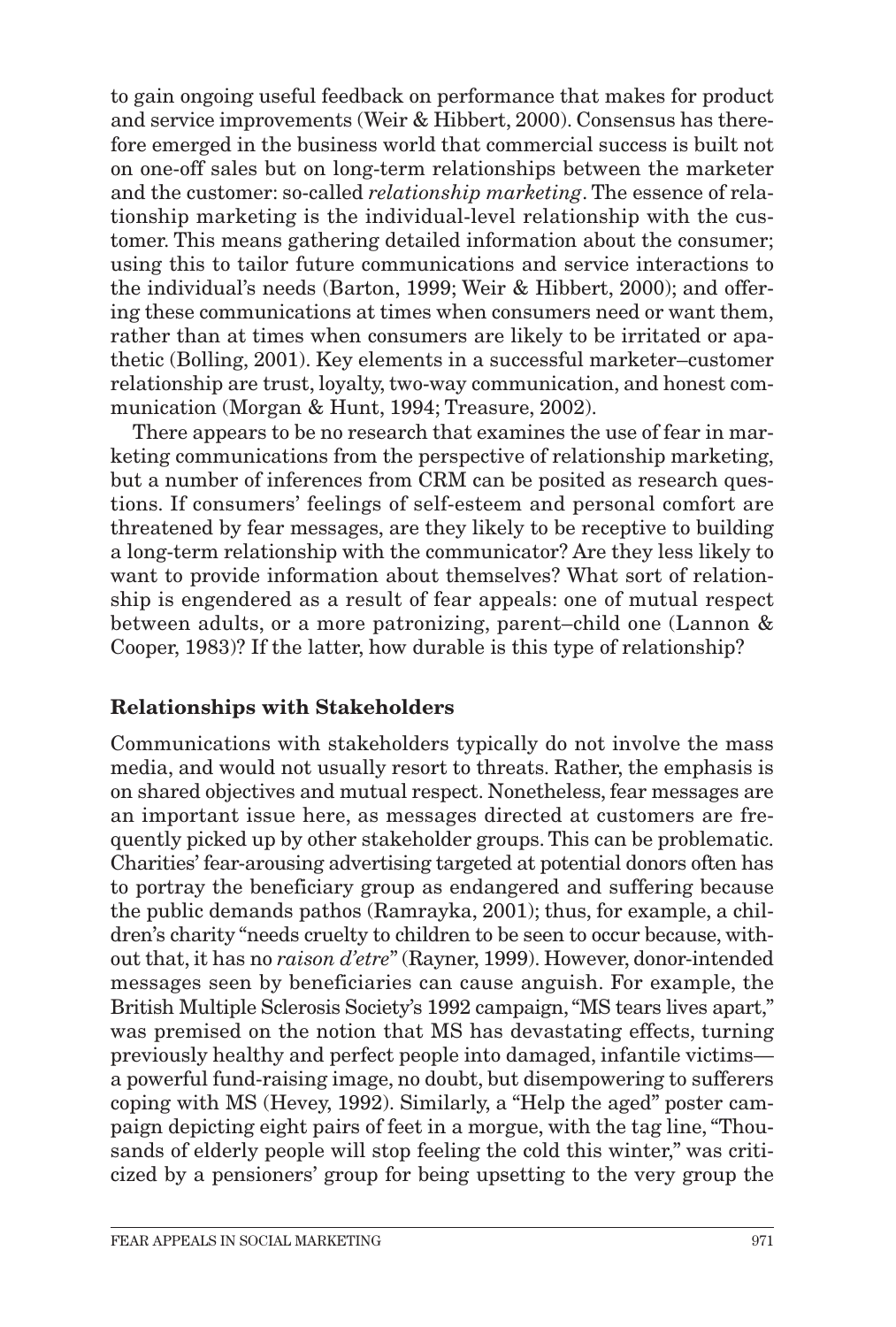campaign was intended to help (BBC News Online, 1998). More recently, an ad in a controversial campaign for Barnardo's about childhood deprivation, which depicted a young man who killed himself after being abused as a child, was strongly criticized by a mental-health charity representing parents of children who committed suicide, and was subsequently withdrawn (Batty, 2001). Fear appeals may therefore have deleterious effects on other stakeholders.

## **ETHICAL ISSUES**

Fear appeals raise issues of ethics. Threat-based ads explicitly use the force of fear to try to manipulate human behavior. Any deliberate fostering of anxiety by marketing communications has ethical implications. As Hackley and Kitchen (1999) argue, even if we accept the picture of the sophisticated postmodern consumer who can skillfully negotiate his or her way through a bombardment of marketing communications, it is still possible that advertising may have deleterious individual and societal effects that merit ethical scrutiny. These concerns should be particularly salient to the examination of marketing communications that deliberately and explicitly use threats. Furthermore, social marketers should heed that target audiences can have doubts about the ethicality of social advertising, even when they acknowledge its good intentions (Arthur & Quester, 2003).

Advertising practitioners, themselves, perceive potential moral problems with fear appeals. The U.K.'s ITC Code of Conduct for television advertising (see Exhibit 2) states that fear should not be used in general advertising without reasonable justification; in religious advertising; in the advertising of medicines and health-related products; and in advertising to children, particularly the fear of ridicule for not owning the latest toys or games.

Psychological perspectives add depth to these concerns. Beauchamp argues in his discussion of whether advertising diminishes free choice that "manipulative advertising" (defined as that which, among other things, exerts "emotional pressure") poses moral questions for the advertiser if it compromises the "manipulee's" ability to make a rational and free choice or exploits a particular vulnerability, for example, the vulnerability of young, ill, or addicted consumers (1988, p. 422). It has also been suggested that fear appeals are unethical because they expose audiences—unwillingly—to graphically upsetting images (discussed below).

The problem of collateral damage has also to be considered. Massmedia messages inevitably reach, and often annoy, unintended audiences who are not in the market for particular goods or behaviors (Hackley & Kitchen, 1999; N. C. Smith & Quelch, 1992). Hard-hitting antismoking ads depicting disease and death are as likely to be seen by the children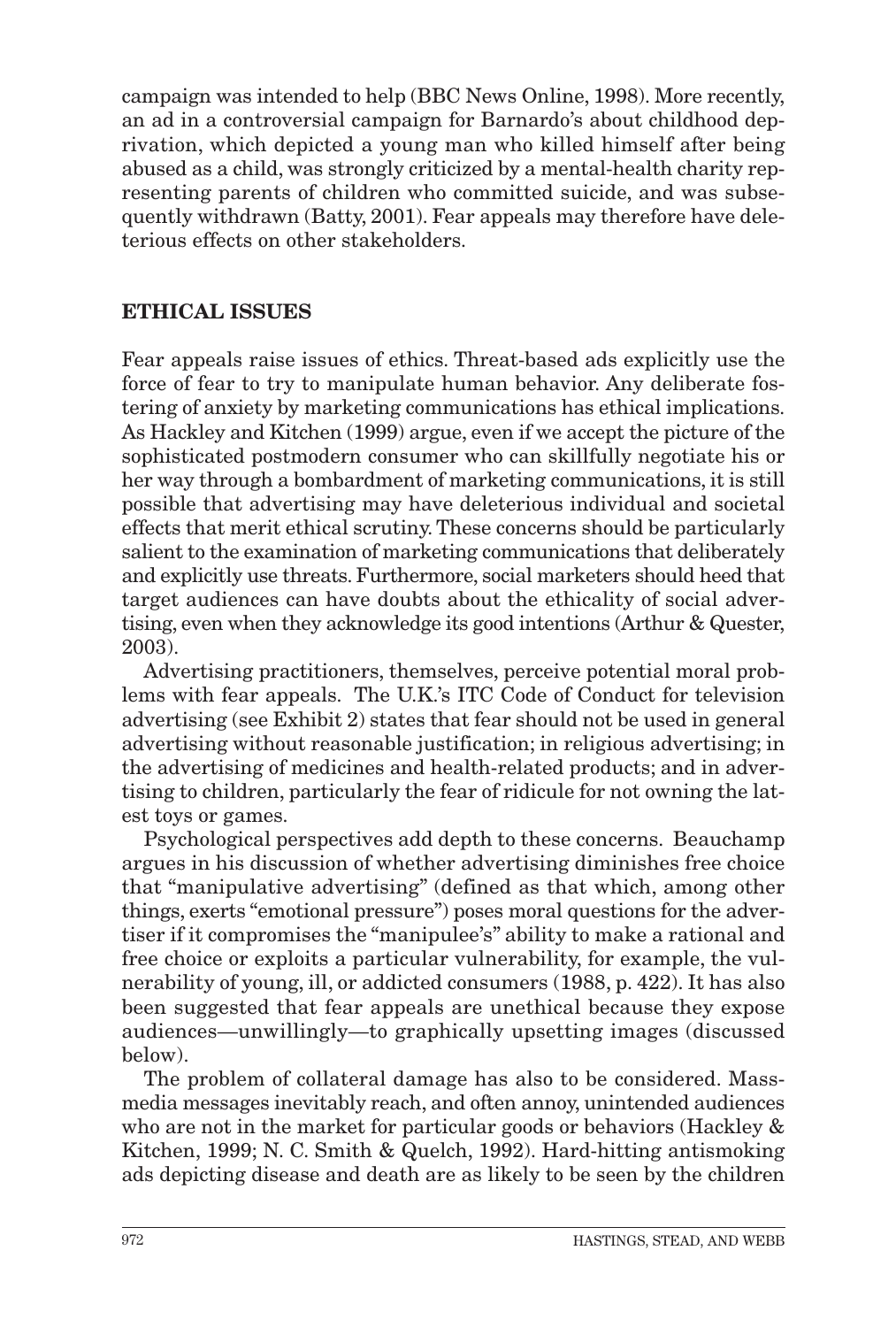Fear appeals should be avoided:

- In advertising in general (article 16: "Appeals to Fear. Advertisements must not without justifiable reason play on fear");
- In religious advertising (Appendix 5, article 9: "No advertisement may play on fear. References to alleged consequences of not being religious or not subscribing to a particular faith are not acceptable");
- In advertising of medicines and other health related products (Appendix 3, article 19): "Appeals to Fear or Exploitation of Credulity. No advertisement may cause those who see it unwarranted anxiety lest they are suffering or may suffer (if they do not respond to the advertiser's offer) from any disease or condition of ill health ... or that health could be affected by not taking the product").
- The Code also cautions against invoking social fear in the context of advertising and children, stating that advertising should not lead children to believe that "if they do not have or use the product or service advertised they will be inferior in some way to other children or liable to be held in contempt or ridicule" (article 7: Inferiority).

of adult smokers as by smokers themselves, with possible distressing consequences (to both children *and* parents). Road-safety TV ads aimed at 18–24-year-olds will also reach other drivers and may breed complacency in the many of us who are in fact at least occasional speeders by implying that deaths on the road are the fault of inexperienced and unskilled drivers. These ads could demonize the featured subgroups (e.g., young male drivers). They may cause unwarranted anxiety among pedestrians (the so-called "worried well" syndrome) and perhaps scare parents into keeping their children indoors.

Support for these concerns is provided by ethical theory. Deontological, or duty, theory, which is concerned with the inherent morality, humaneness, and intentionality of the act, would reject the use of fear appeals outright on the grounds that, regardless of the ultimate societal consequences, it is wrong to engender anxiety and distress (Duke, Pickett, & Grove, 1993; N. C. Smith & Quelch, 1992; Snipes et al., 1999). Teleological, or utilitarian, theory, which is concerned with the consequences of an act and holds that an action is ethical if it produces a net balance of good over bad, would support the use of fear if the product, behavior, or idea being promoted is beneficial to society *and* if other approaches are less effective. From a utilitarian perspective, however, fear messages can also have health-damaging consequences and these consequences appear to be most likely to occur among consumers who are already the most vulnerable and at risk, as discussed next.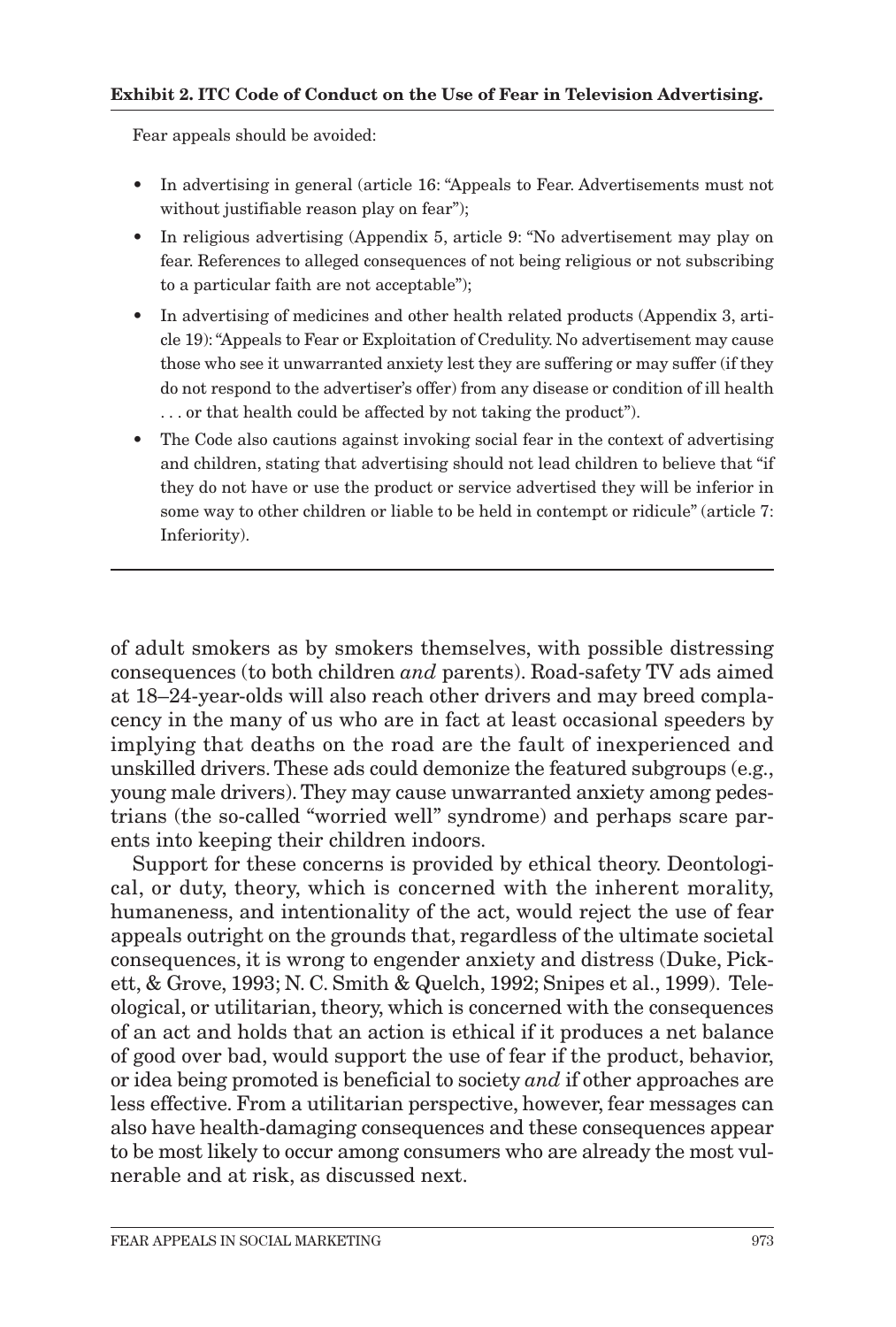#### **Health-Damaging Consequences**

Various studies have demonstrated that exposure to fear appeals can evoke maladaptive responses—responses designed not to control or remove the danger addressed in the ad but to cope with the unpleasant feelings evoked by the fear message (e.g., Janis & Mann, 1997; Schoenbachler & Whittler, 1996; Tanner et al., 1991; Witte et al., 1998). These maladaptive responses include avoiding or tuning out the message, blunting (failing to process the salient threat part of the message), suppression (failing to relate the threat to oneself), and counterargumentation (summoning arguments against the message's veracity); see Blumberg (2000); Sego and Stout (1994); and P. A. Keller (1999). Maladaptive responses are inherently dangerous because they minimize the threat without minimizing the consumer's actual risk or danger (Schoenbachler & Whittler, 1996). They may lead consumers to miss important health information (Belch et al., 1995) or to process information in a biased manner and draw erroneous conclusions about the relative risks of different health behaviors (Ruiter et al., 2001). For example, charity advertising to raise awareness of the threat of child abuse and murder, such as the NSPCC's "Full stop" campaign, may scare parents into preventing their children from walking to school—thereby exposing them to the statistically more probable risk of having an accident in a car (Rayner, 1999). There are also potentially damaging long-term consequences on children's development from campaigns that result in their play and movement opportunities being limited due to parental fear.

Smoking-prevention ads may evoke the existential dread of one's own death (Henley, 2002). Similarly, given the high levels of anxiety that already exist about diseases like cancer (e.g., Ong, Austoker, & Brouwer, 1996; Stead, Low, & MacFadyen (1996), one must ask whether it is ethical to generate even greater anxiety, which may not only make people uncomfortable, but reluctant or unable to seek help or diagnostic tests. The fact that advertising messages typically intrude on people's lives without permission adds to this dilemma. Fear appeals "expose a person against his or her will to harmful or seriously offensive images" (Hyman & Tansey, 1990, p. 110) and may create unnecessary consumer anxiety (Benet, Pitts, & LaTour, 1993; LaTour & Zahra, 1989). Henthorne, LaTour, and Nataraajan (1993) argue that individuals targeted by fear messages ". . . should not be subject to the psychological discomfort of excessive tension, generated for the purpose of motivating a desired behavioral outcome. Rather, fear appeal stimuli should be tested to ensure that a given stimulus results primarily in energy generation rather than tension" (p. 67). In other words, any level of fear that is not "psychologically 'comfortable'" may be unethical (Henthorne et al., 1993).

One way of coping with an unpleasant fear message is to deny its personal relevance (e.g., Hastings, Eadie, & Scott, 1990; Hastings, Leather, & Scott, 1987). Constant exposure to fear messages may encourage in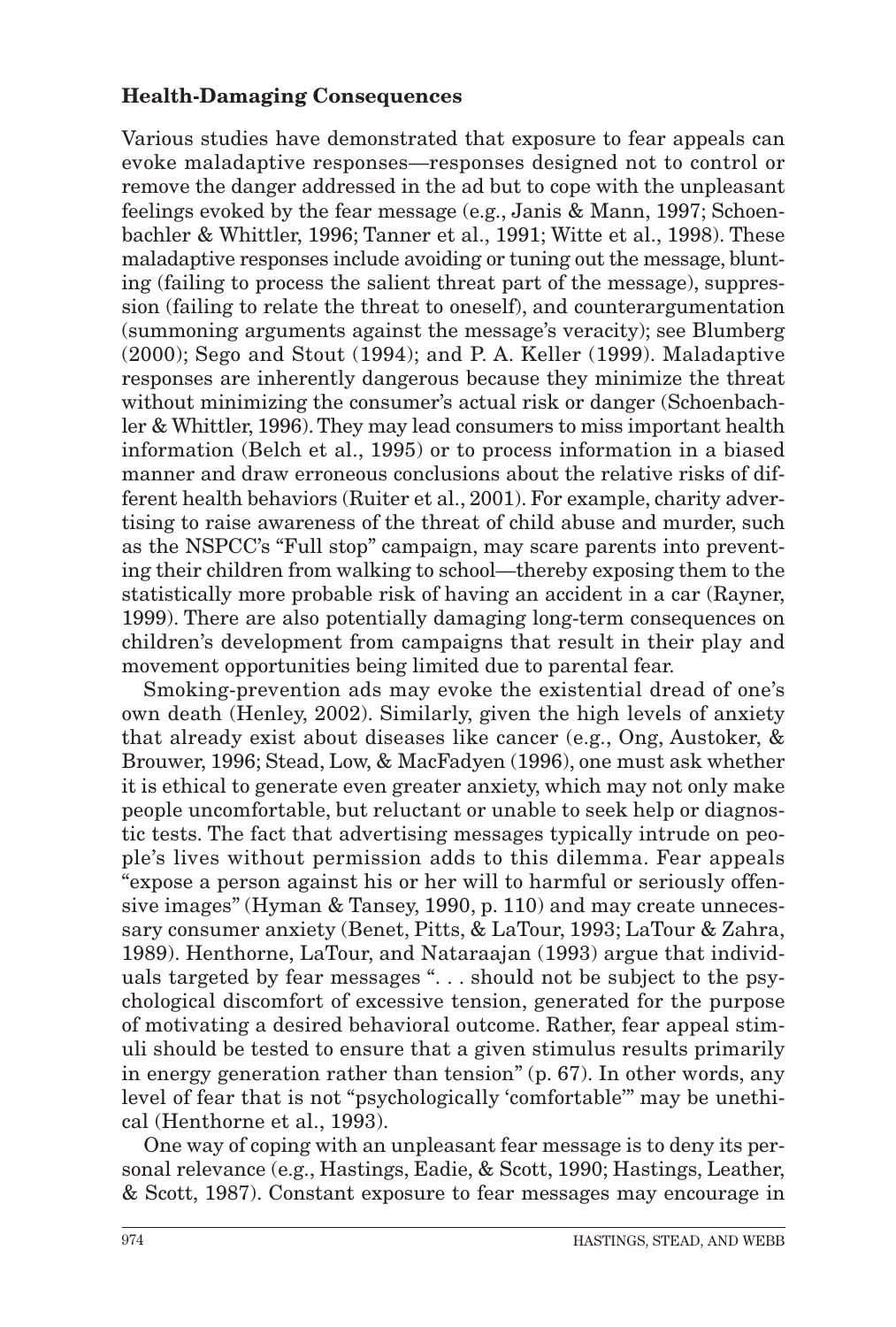some individuals feelings of invulnerability (Schoenbachler & Whittler, 1996): "it might happen to others but not to me." It was to avoid this response that the Foolsspeed campaign (Exhibit 1 earlier) depicted ordinary, realistic consequences of speeding, such as feeling foolish and not feeling fully in control.

Another harmful response to constant exposure to fear-inducing messages may be to encourage or reinforce *health fatalism,* a common response in research with consumers about smoking, illicit drug-taking, and road safety (e.g., Henley, 2002; Stead et al., 1996). Fatalism reinforces low self-efficacy—"there's nothing I can do about the threat anyway"—thereby rendering the fear message counterproductive (Rippetoe & Rogers, 1987).

Furthermore, the anxiety and discomfort experienced when watching or listening to a fear message may trigger the very behavior that the ad is designed to prevent (Henley, 2002). For instance, it is not unusual for smokers to say in qualitative advertising pretests and post-tests that a hard-hitting smoking ad makes them feel so bad that they have to have a smoke (Eadie & Smith, 1995; MacAskill et al., 1993; Tripp & Davenport, 1988/89). Mayne (1999) suggests that intense anxiety may lead individuals to engage in risky behaviors such as drug use, alcohol abuse, and overeating as coping mechanisms to (temporarily) relieve the negative emotion. There is also the perverse possibility that the arousal stimulated by fear appeals exacerbates the dangerous behavior. For instance, a domestic-violence advertising campaign in Scotland using fear-arousing and shocking imagery was discovered, in qualitative posttesting after the campaign, to have actually triggered attacks from violent partners (MacAskill & Eadie, 1995).

#### **More Health-Damaging Consequences among the Most Vulnerable**

Several studies have found that fear-arousing messages work when consumers have high self-efficacy (given that they perceive high response efficacy), and do not work, or work less well, when consumers have low selfefficacy (e.g., Blumberg, 2000; de Turck, Goldhaber et al., 1992; Donovan, 1991; Snipes et al., 1999; Witte et al., 1998). In other words, fear-arousing campaigns are most persuasive with those segments of the target population who are (already) the best equipped, psychologically and socially, to act on and benefit from the persuasive message. On the other hand, they make psychologically and socially less-resourced individuals feel worse, by inducing feelings of anger and defensiveness, and encouraging maladaptive responses that further increase these people's risk and vulnerability. People who chronically engage in health-damaging behaviors such as smoking and illicit drug use typically have lower selfefficacy than those who do not (Botvin, Malgady, Griffin, Scheier, & Epstein, 1998; Conrad, Flay, & Hill, 1992; Elders, Perry, Eriksen, & Giovino, 1994; Johnson et al., 1990).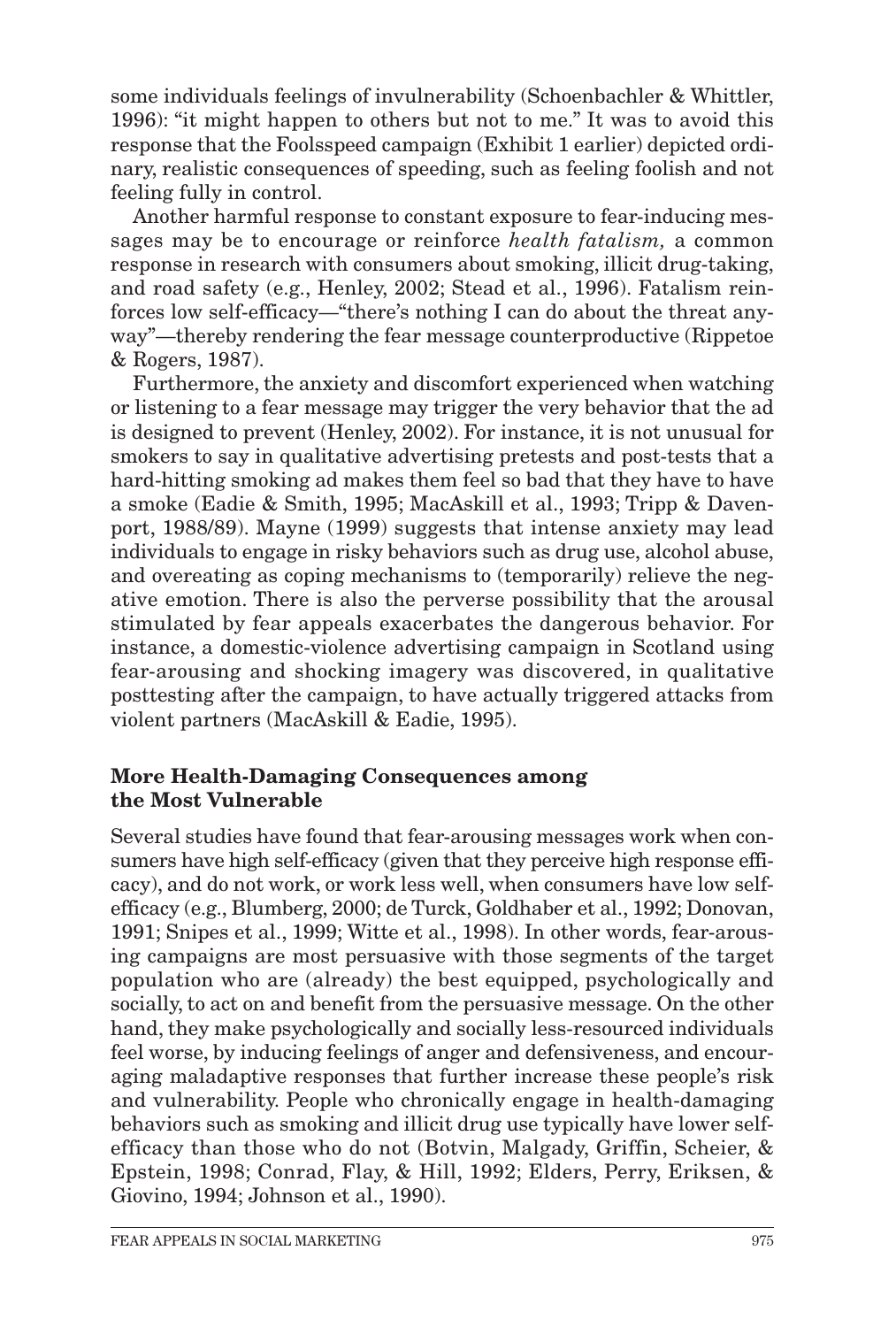Fear-arousing campaigns may therefore cause both absolute harm by causing further distress to the most vulnerable in the population and rendering them (less) able to act on health advice—and also relative harm, by being disproportionately effective with population segments who are already high in the resources needed to make the recommended changes in behavior, thereby causing the less efficacious to lag even further behind (Arblaster, 1996; Hastings, Stead et al., 1998). The inequality violates, in ethical theory, the principle of equal justice for all. Indeed, Witte et al. (1998, p. 584) argue that if a public health campaign cannot adequately work with consumers who are low in efficacy as well as with consumers who are high in efficacy, "then practitioners should avoid the use of fear appeals in that campaign."

#### **ALTERNATIVES TO FEAR APPEALS**

Fear appeals draw their power from their ability to engender strong negative emotions, primary among them, of course, fear. However, appeals based on positive emotions—love, excitement, sex, hope, and humor might be equally effective. An appeal based on hope, by The Salvation Army in Australia, is exemplified in a newspaper ad (*The Australian,* July 4, 2003, p. 15) shown in Figure 1. The campaign was also run on TV. The sponsor reported in private that this campaign has been very effective in encouraging donations.

The key question becomes not "should fear appeals be used?" but "will fear appeals do the job more or less successfully than alternative approaches?" (Menasco & Baron, 1982; Monahan, 1995). Political advertising research suggests that whereas fear appeals may work with some segments of the electorate, reward appeals may work better with others, such as people who are less authoritarian, and indeed that some products that are advertised primarily using fear appeals may be handicapping themselves by failing to reach out to all segments of the market (Wan, Meirick, Williams, Holmes, & Feibich, 2000). In a similar vein, some charities are turning away from hard-hitting tactics, believing that in the long run these turn people off, and instead are opting for humorous approaches (Batty, 2001).

Attention has recently turned in road-safety advertising to the potential value of "empathy strategies" (Slater, 1999), which have been used to promising effect in a recent theory-based mass media antispeeding campaign in Scotland (see Exhibit 1).

Recent antismoking and antidrug media campaigns have employed humor, irony, and supportive messages, which have produced favorable results in terms of awareness, liking, attitude change, *and* attempts to quit (e.g., Belch et al.,1995; Bureau NDM, 2001; HEBS, 2001; Pechmann 2001; Schoales, Mintz, & Hazel,1999). In the Massachusetts antismoking campaign, for example, noted for its use of graphic, fear-arousing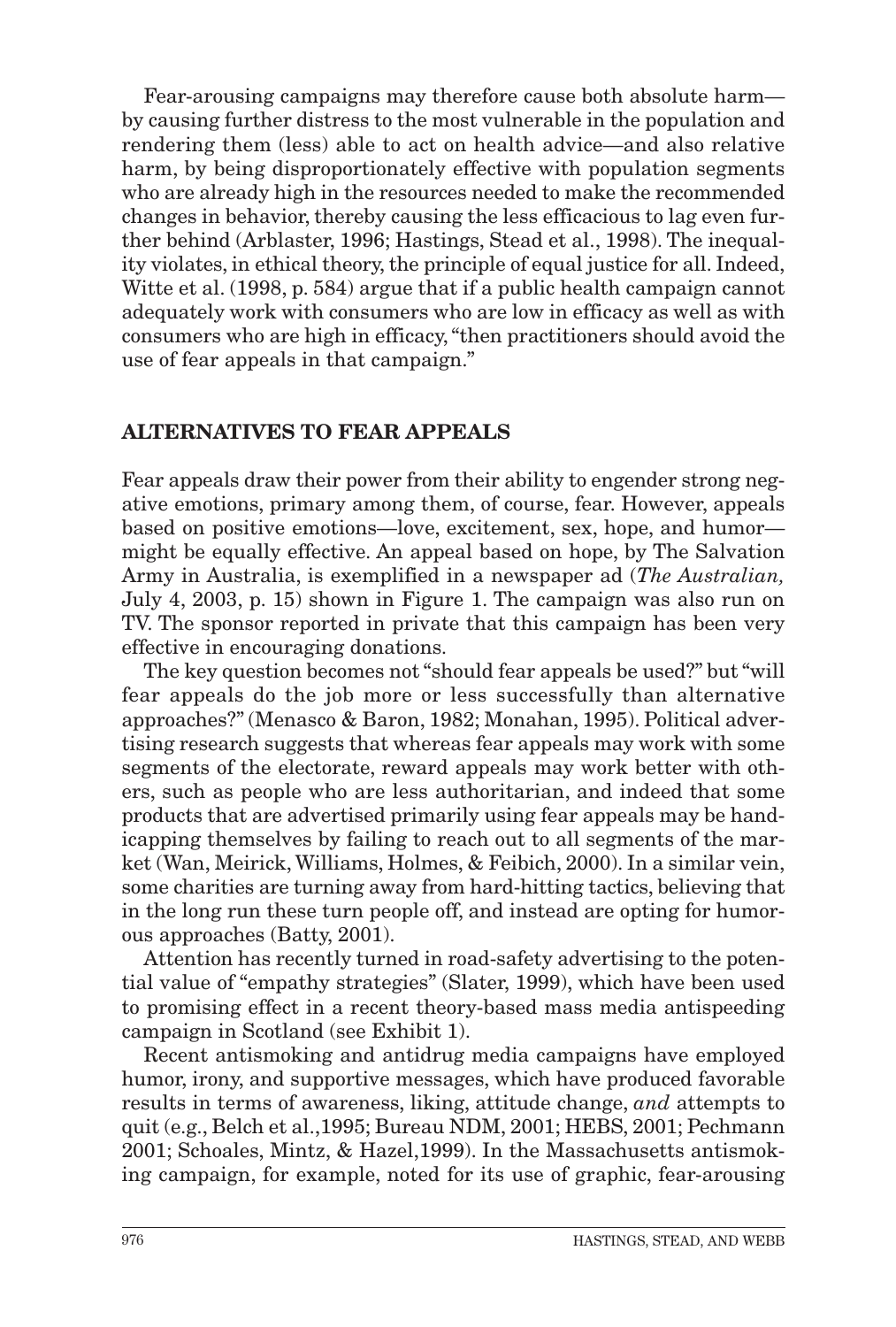

# Do you recognise this person?

These days she can hardly recognise herself. When Amanda wanted help to break her drug addiction, she called The Salvos. She's living proof that Treatment Works.



**TREATMENT WORKS** 

If you need help for drug and alcohol addiction, call Salvo Care Line 1300 36 36 22 or visit www.salvos.org.au

**Figure 1.** An appeal based on hope. (Courtesy: The Salvation Army of Australia.)

images, some of the most effective ads were those emphasizing empathy, not fear (Biener & Taylor, 2002). Other nonfear strategies effectively used in social marketing campaigns are positive role models (de Turck et al., 1994), empowerment, and even sexual appeals (Reichert, Heckler, & Jackson, 2001).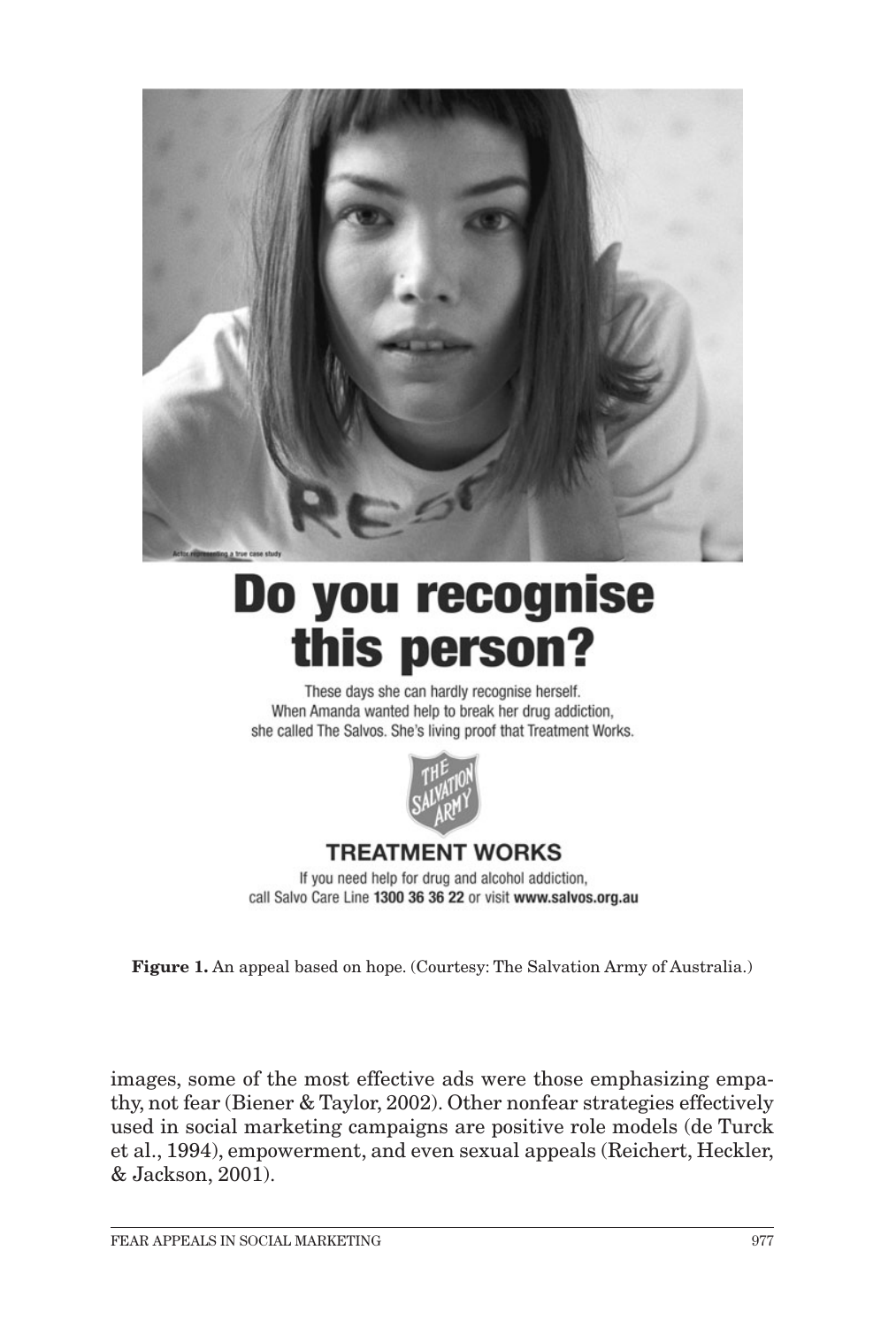Another nonfear approach is postmodernism—an advertising style characterized by relativism, irony, surrealism, self-referentiality, and hedonism (Hackley & Kitchen, 1999). Postmodern appeals do not try too hard or appear too obvious (although they may do either or both, ironically), they treat the consumer as knowing and worldly wise (for example, advertising that draws attention to the conventions of advertising itself or acknowledges the consumer's capacity for boredom and irritation), and they avoid appearing desperate (as Kirmani, 1997, p. 84, expresses it, if an ad is too insistent or repetitive, it signals "something must be wrong"). It is possible that, as consumers become more accustomed to this sort of knowing, ironic, relativist advertising, the obvious and strident tone of fear ads will (further) lose their persuasive power. Young adults who have grown up with, and are perhaps the most appreciative of, postmodern advertising styles seem to respond to *fear* ads in what might be termed postmodern ways. For example, posters stating "Heroin screws you up" (a hard-hitting U.K. antidrugs campaign) were stolen by teenagers to decorate their bedroom walls (Hastings & MacFadyen, 2002). Similarly, ironically branded Death cigarettes flourished in the 1990s: "Advertising-literate young people (could) de-code the warning . . . and it [the Death brand] quickly established a cult youth following" (Hatfield, 1994).

#### **CONCLUSIONS**

Despite evidence that fear messages are persuasive, marketers in both the commercial and social sectors should exercise caution over their use. The case for using fear appeals may be tentatively proven in the laboratory, but, in the real world, marketing questions about the use of fear remain unanswered (and often unexplored). There is a compelling need to examine the effects of fear messages on real consumers, in natural settings. These effects should include more than narrowly defined persuasiveness, and cover the full panoply of marketing implications. Strategic concerns, such as long-term effects and the impact on relationships, are important, along with the need to assess the relative effectiveness of fear approaches in all these areas compared with other creative approaches that have no or fewer harmful side effects.

There are also ethical questions about the employment of fear appeals. Ethical theory and practitioner codes of conduct suggest that there are potential dangers in using fear appeals. Most significantly, there is evidence that fear messages may encourage maladaptive threat-avoidance behaviors that may, in themselves, be damaging to health. There is also evidence that fear messages may be least effective with those who have low self-efficacy, thereby increasing health inequity across the population.

The authors call on marketers—and especially social marketers—to reexamine their fondness for fear appeals. There are genuine concerns about the broader marketing implications of fear appeals, and they may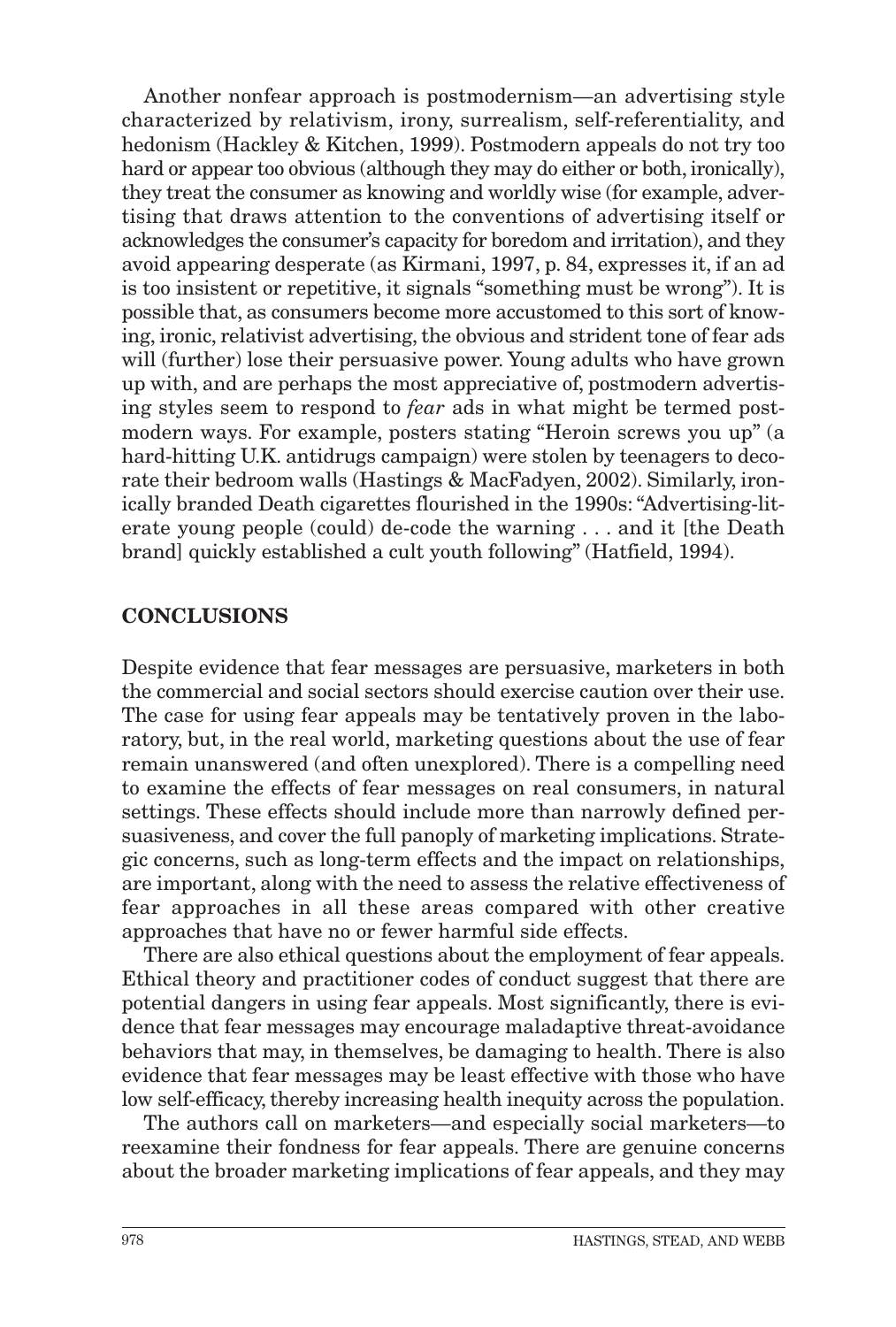breach the Hippocratic injunction of "First, do no harm." These concerns need full and thorough investigation.

## **REFERENCES**

- Ajzen, I. (1988). Attitudes, personality and behavior. London: Open University Press.
- Alwitt, L. F. (2002). Suspense and advertising responses. Journal of Consumer Psychology, 12, 35–49.
- Anderson, R. B. (2000). Vicarious and persuasive influences on efficacy expectations and intentions to perform breast self-examination. Public Relations Review, 26, 97–114.
- Arblaster, L. (1996). A review of the effectiveness of health promotion interventions aimed at reducing inequalities in health. London: Health Education Authority Report.
- Arthur, D., & Quester, P. (2003). The ethicality of using fear for social advertising. Australasian Marketing Journal, 11, 12–27.
- Austin, E. W., Pinkleton, B., & Fujioka, Y. (1999). Assessing prosocial message effectiveness: Effects of message quality, production quality, and persuasiveness. Journal of Health Communication, 4, 195–210.
- Backer, T. E., Rogers, E. M., & Sopory, P. (1992). Designing health communication campaigns: What works? Newbury Park, CA: Sage.
- Baker, C. (1995). Advertising Works 8: Papers from the IPA Advertising Effectiveness Awards 1994. In Health Education Board for Scotland— Smoking: sticks and carrots (Chap. 18). Henley-on-Thames, England: NTC Publications.
- Baron, R., Logan, H., Lilly, J., Inman, M., & Brennan, M. (1994). Negative emotion and message processing. Journal of Experimental Social Psychology, 30, 181–201.
- Barton, D. (1999). It takes two to make a relationship. Brandweek, 40, 14–15.
- Batty, D. (2001, 15 June). Charity pulls suicide ad. The Guardian.
- BBC News Online. (1998, November 2). UK morgue poster slated by pensioners. Available: http://news.bbc.co.uk/1/hi/uk/206098.stm
- BBC News Online. (2000, January 21). Shockvertising: Ads that divide. Available: http://news.bbc.co.uk/1/hi/special\_report/1999/02/99/e-cycolopedia/611979.stm
- Beauchamp, T. L. (1988). Manipulative advertising. In T. L. Beauchamp & N. E. Bowie (Eds.), Ethical theory and business (3rd ed.). Englewood Cliffs, NJ: Prentice-Hall.
- Beauchamp, T. L., & Bowie, N. E. (1988). Ethical theory and business (3rd ed.). Englewood Cliffs, NJ: Prentice-Hall.
- Belch, G. E., & Belch, M. A. (2001). Advertising and promotion: An integrated marketing communications perspective (5th ed.). New York: McGraw-Hill.
- Belch, G. E., Belch, M. A., & Jones, M. A. (1995). An exploratory investigation of teenagers' attitudes toward anti-drug appeals. European Advances in Consumer Research, 2, 329–336.
- Belinoff, R. (1995). Branding: Confessions of a social marketing man. Social Marketing Quarterly, 2, 46–47.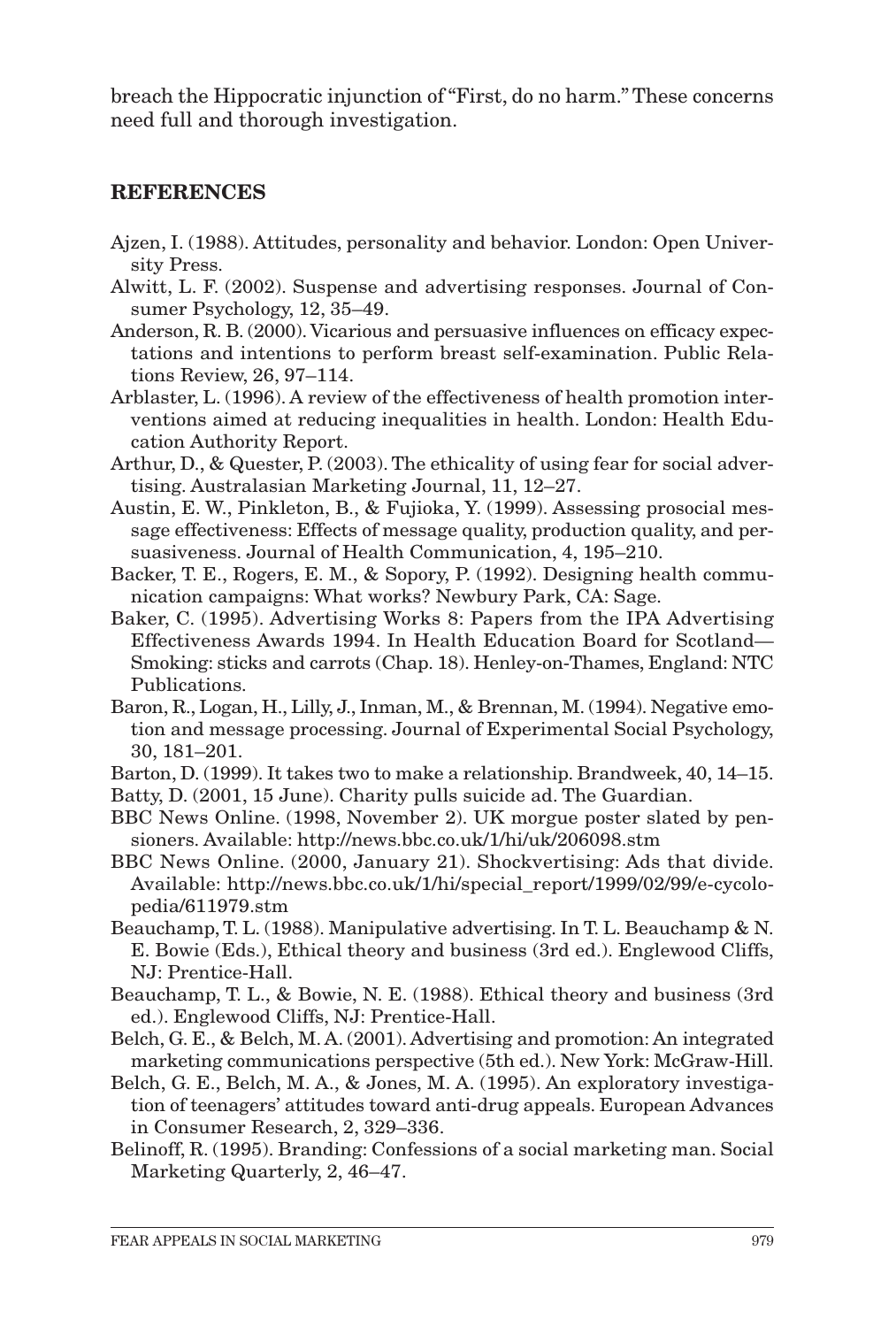- Benet, S., Pitts, R. E., & LaTour, M. (1993). The appropriateness of fear appeal use for health-care marketing to the elderly—Is it OK to scare granny? Journal of Business Ethics, 12, 45–55.
- Biel, A. L. (1998). Likeability: Why advertising that is well liked sells well. In J. P. Jones (Ed.), How advertising works: The role of research (Chap. 10). Thousand Oaks, CA: Sage.
- Biener, L., McCallum-Keller, G., & Nyman, A. L. (2000). Adults' response to Massachusetts anti-tobacco television advertisements: Impact of viewer and advertisement characteristics. Tobacco Control, 9, 401–407.
- Biener, L., & Taylor, T. M. (2002). The continuing importance of emotion in tobacco control media campaigns: A response to Hastings and MacFadyen. Tobacco Control, 11, 75–77.
- Blumberg, S. J. (2000). Guarding against threatening HIV prevention messages: An information-processing model. Health Education and Behavior, 27, 780–795.
- Bolling, J. H. (2001). From sunup to sundown: A patient-centric approach to pharmaceutical marketing. Pharmaceutical Executive, 21, 78–82.
- Boster, F. J., & Mongeau, P. (1984). Fear-arousing persuasive messages. Communication Yearbook, 8, 330–375.
- Botvin, G. J., Malgady, R. G., Griffin, K. W., Sheier, L. M., & Epstein, J. A. (1998). Alcohol and marijuana use among rural youth: Interaction of social and intrapersonal influences. Addictive Behavior, 23, 379–387.
- Brody, A. (1998). Why the Massachusetts anti-cigarette campaign won't work [Online]. Available: http://www.tobacco.org/News/9810brody.html
- Brown, S. P., Homer, P. M., & Inman, J. J. (1998). A meta-analysis of relationships between ad-evoked feelings and advertising responses. Journal of Marketing Research, 35, 114–126.
- Buchanan, D. R., & Wallack, L. (1998). This is the partnership for a drug-free America. Any questions? Journal of Drug Issues, 28, 329–356.
- Bureau NDM. (2001). Annual report. Utrecht, the Netherlands: National Drugs Monitor.
- Chapman, S. (1999). Scare tactics cut smoking rates in Australia to all time low. British Medical Journal, 318, 1508.
- Chaudhuri, A. (1996). The effect of media, product and message factors on ad persuasiveness: The role of affect and cognition. Journal of Marketing Communications, 2, 201–218.
- Cohn, J. (1998, August 5). Don't just say no—Berkeley researcher Dr. Joel Brown questions effectiveness of the federal government's antidrug education program. San Franscisco Bay Guardian [On-line]. Available: http://www.cerd.org/ press/press03.html
- Conrad, K. M., Flay, B. R., & Hill, D. (1992). Why children start smoking cigarettes: Predictors of onset. British Journal of Addiction, 87, 1711–1724.
- Cotroneo, S., & Schoales, T. (1999). Quit4Life: A Health Canada Tobacco Cessation Program. Proceedings of the Fifth Annual Innovations in Social Marketing Conference, Montreal, Canada, 18–20 July.
- Coulter, R. H., Cotte, J., & Moore, M. L. (1999). Believe it or not: Persuasion, manipulation and credibility of guilt appeals. Advances in Consumer Research, 26, 288–294.
- de Chernatony, L. (2001). From brand vision to brand evaluation. Oxford: Butterworth-Heinemann.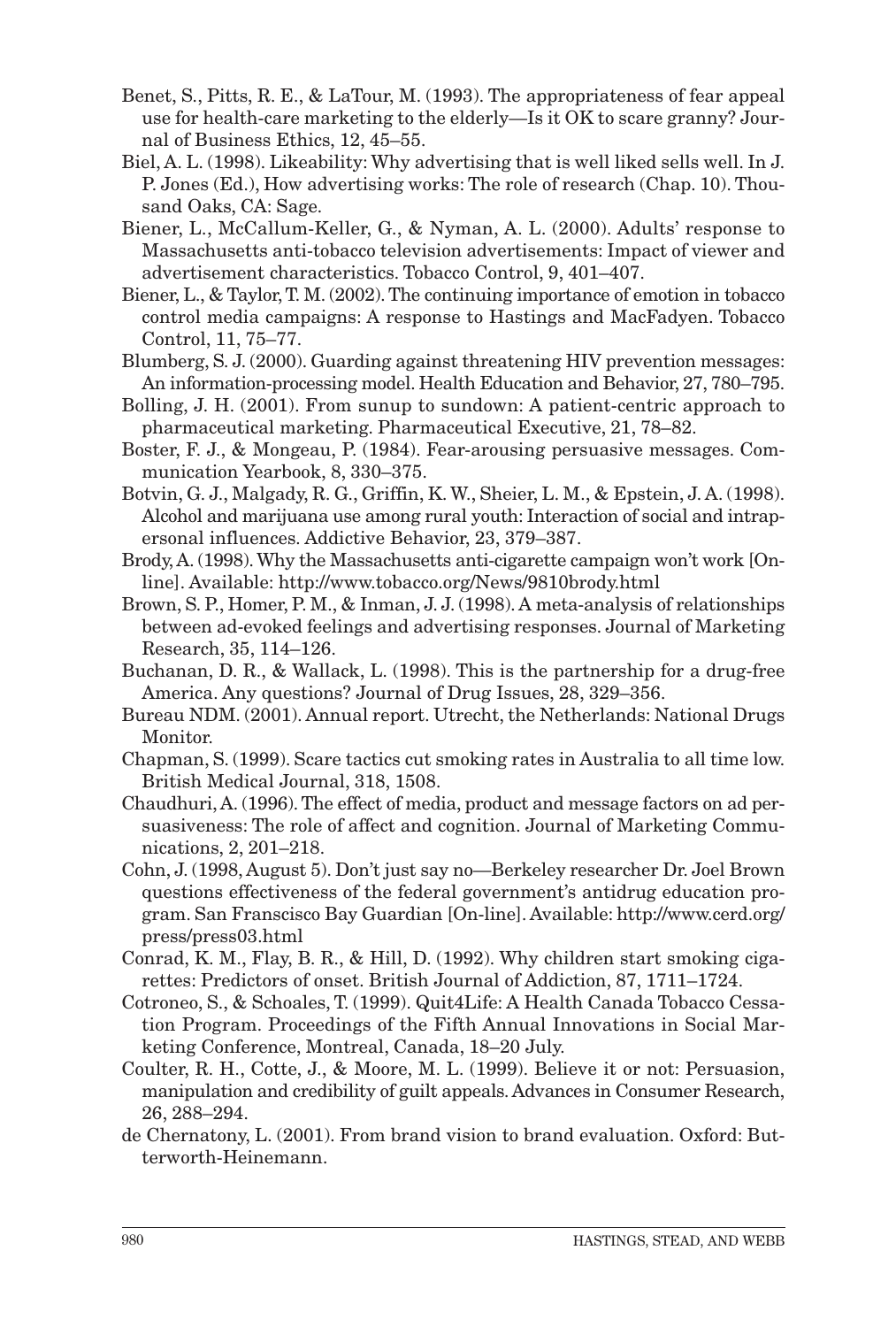- DeJong, W., & Hoffman, K. D. (2000). A content analysis of television advertising for the Massachusetts Tobacco Control Program media campaign, 1993–1996. Journal of Public Health Management and Practice, 6, 40–44.
- DeJong, W., & Wallack, L. (1999). A critical perspective on the drug czar's antidrug media campaign. Journal of Health Communication, 4, 155–160.
- de Turck, M. A., Goldhaber, G. M., Richetto, G. M., & Young, M. J. (1992). Effects of fear-arousing warning messages. Journal of Products Liability, 14, 217–223.
- de Turck, M. A., Rachlin, R. A., & Young, M. J. (1994). Effects of a role model and fear in warning label on perceptions of safety and safety behavior. Advances in Consumer Research, 21, 208–212.
- Devlin, E., Eadie, D., Hastings, G., & Anderson, S. (2002, September). Labelling of tobacco products in Europe: Results from the U.K. report prepared for the European Commission. Glasgow, Scotland: University of Strathclyde, Cancer Research UK Centre for Tobacco Control Research.
- Donovan, R. J. (1991). Public health advertising: Guidelines for health promotion professionals. Health Promotion Journal of Australia, 1, 40–45.
- Donovan, R. J., & Henley, N. (1997). Negative outcomes, threats and threat appeals: Widening the conceptual framework for the study of fear and other emotions in social marketing communications. Social Marketing Quarterly, 4, 56–67.
- Donovan, R. J., Jalleh, G., & Henley, N. (1999). Executing effective road safety advertising: Are big production budgets necessary? Accident Analysis & Prevention, 31, 243–252.
- Doyle, P. (1989). Building successful brands: The strategic options. Journal of Marketing Management, 5, 77–95.
- Doyle, P. (1997, January 18). The Guardian.
- Duke, C. R., Pickett, L. C., & Grove, S. J. (1993). A method for evaluating the ethics of fear appeals. Journal of Public Policy & Marketing, 1, 120–129.
- Eadie, D. R., & Smith, C. J. (1995). Communicating about cancers: Formative research to guide the strategic development of a mass media cancer campaign. Final report. Glasgow, Scotland: Centre for Social Marketing.
- Eadie, D. R., & Stead, M. (1998, December). Developing the Foolsspeed 40" commercial—Main findings. Glasgow: University of Strathclyde, Centre for Social Marketing.
- Elders, M. J., Perry, C. L., Eriksen, M. P., & Giovino, G. A. (1994). The report of the Surgeon General: Preventing tobacco use among young people. American Journal of Public Health, 84, 543–547.
- Fry, T. R. (1996). Advertising wearout in the Transport Accident Commission road safety campaigns. Accident Analysis & Prevention, 28, 123–129.
- Girandola, F. (2000). Fear and persuasion: Review and re-analysis of the literature (1953–1998). Année Psychologique, 100, 2, 333–376.
- Goldman, L. K., & Glantz, S. A. (1998). Evaluation of antismoking advertising campaigns. Journal of the American Medical Association, 279, 772–777.
- Goodman, J. A. (1995, June). Building a world-class service system and setting rational priorities. Arlington, VA: Technical Assistance Research Programs, Inc.
- Grey, A., Owen, L., & Bolling, K (2000). A breath of fresh air: Tackling smoking through the media. London: Health Development Agency.
- Grönroos, C. (1994). From marketing mix to relationship marketing: Towards a paradigm shift in marketing. Management Decisions, 32, 4–20.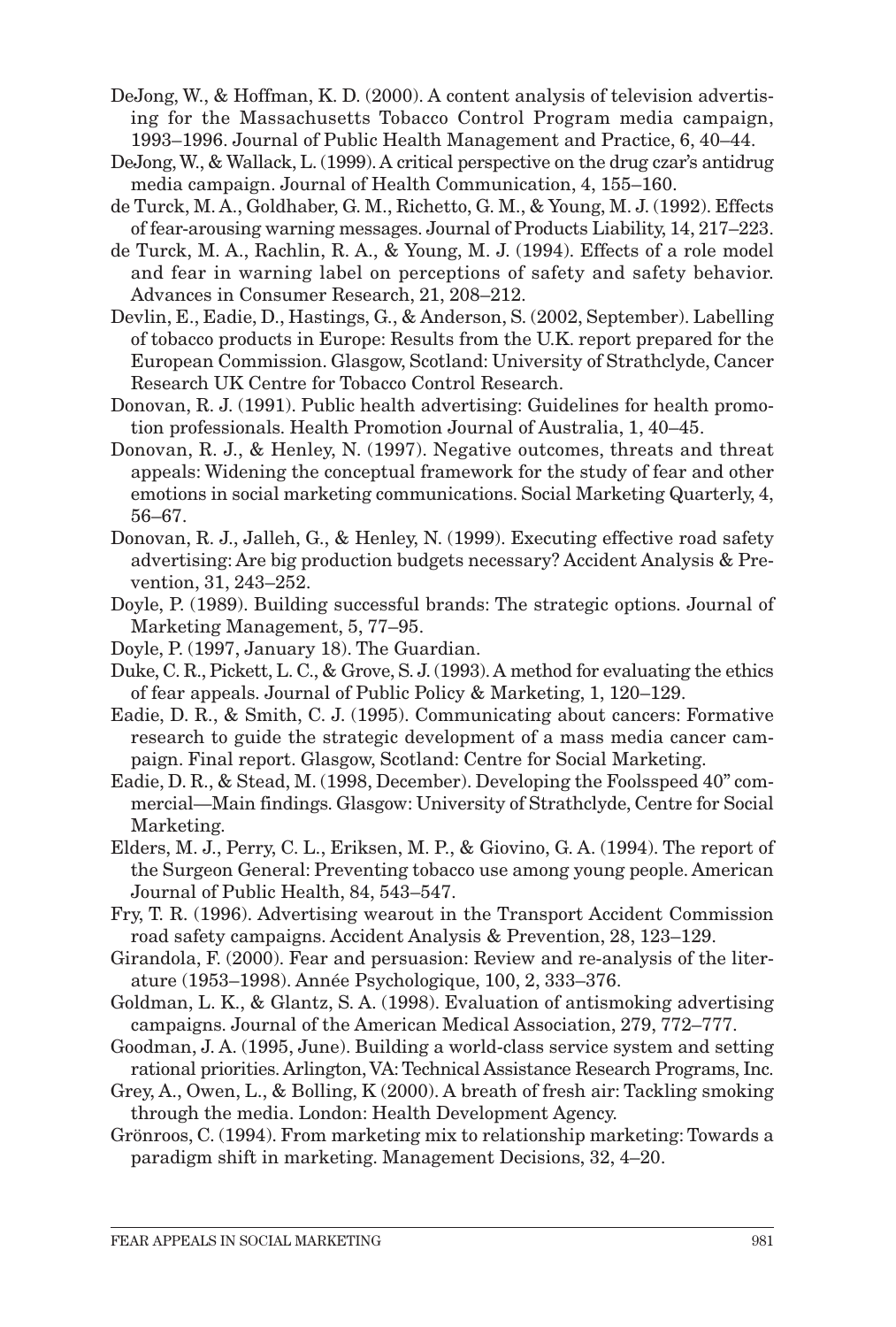- Grönroos, C. (1995). Relationship marketing: The strategy continuum. Journal of the Academy of Marketing Science, 23, 252–254.
- Hackley, C. E., & Kitchen, P. J. (1999). Ethical perspectives on the postmodern communications Leviathan. Journal of Business Ethics, 20, 15–26.
- Hale, J., & Dillard, J. P. (1995). Fear appeals in health promotion campaigns. In E. Maibach & R. L. Parrott (Eds.), Designing health messages. Thousand Oaks, CA: Sage.
- Hastings, G. B. (2003). Relational paradigms in social marketing. Journal of Macromarketing, 23, 6–15.
- Hastings, G. B., Eadie, D. R., & Scott, A. C. (1990). Two years of AIDS publicity: A review of progress in Scotland. Health Education Research, 5, 17–25.
- Hastings, G. B., Leather, D. S., & Scott, A. C. (1987). AIDS publicity: Some experiences from Scotland. British Medical Journal, 294, 48–49.
- Hastings, G. B., & MacFadyen, L. (2002). The limitations of fear messages. Tobacco Control, 11, 73–75.
- Hastings, G. B., Stead, M., Whitehead, M., Lowry, R., MacFadyen, L., McVey, D., Owen, L., & Tones, K. (1998). Using the media to tackle the health divide: Future directions. Social Marketing Quarterly, 4, 42–67.
- Hatfield, S. (1994, March 31). Perspective: When "honesty" in ads becomes just another gimmick. Campaign.
- Health Education Board of Scotland (HEBS). (2001). Annual report 2000/2001. Edinburgh, Scotland: Health Education Board for Scotland.
- Health Education Board of Scotland. (2002). HEBS club smoking open its doors [On-line]. Available: http://www.hebs.scot.nhs.uk/info/press/pressection.cfm? TxtTCode=1258&TA
- Henley, N. (2002). You will die!: Mass media invocations of existential dread. M/C: A Journal of Media and Culture [On-line], 5, 1. Available: http://www. media-culture.org.au/0203/youwilldie.html
- Henthorne, T. L., LaTour, M. S., & Nataraajan, R. (1993). Fear appeals in print advertising—An analysis of arousal and ad response. Journal of Advertising, 22, 59–69.
- Hevey, D. (1992). Fear for sale. New Internationalist, 233.
- Higbee, K. L. (1969). Fifteen years of fear arousal: Research on threat appeals. Psychological Bulletin, 72, 426–444.
- Hill, D., Chapman, S., & Donovan, R. (1998). The return of scare tactics. Tobacco Control, 7, 5–8.
- Hyman, M. R., & Tansey, R. (1990). The ethics of psychoactive ads. Journal of Business Ethics, 9, 105–114.
- Janis, I. L. (1967). Effects of fear arousal on attitude change: Recent developments in theory and experimental research. In L. Berkowitz (Ed.), Advances in experimental social psychology (Vol. 3). New York: Academic Press.
- Janis, I. L., & Mann, L. (1997). Decision making: A psychological analysis of conflict, choice and commitment. New York: The Free Press.
- Japerson, A. E., & Fan, D. P. (2002). An aggregate examination of the backlash effect in political advertising: The case of the 1996 U.S. Senate race in Minnesota. Journal of Advertising, 31, 1–12.
- Johar, J. S., & Segal, M. N. (1987). Exploratory assessment of the effect of alternative advertising appeals. Advances in Consumer Research, 14, 527.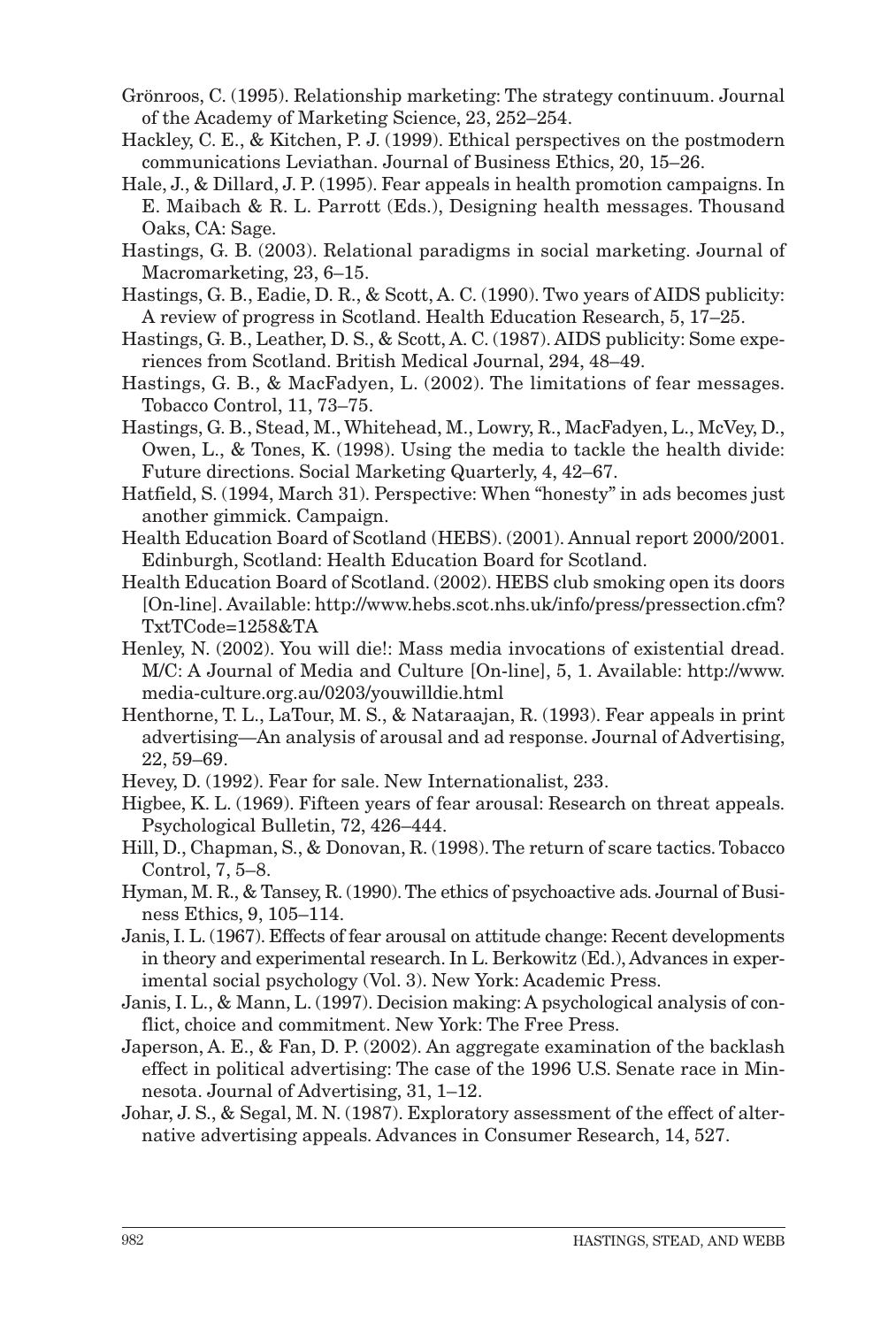- Johnson, C. A., Pentz, M. A., Weber, M. D., Dwyer, J. H., Baer, N., MacKinnon, D. P., & Hansen, W. B. (1990). Relative effectiveness of comprehensive community programming for drug abuse prevention with high risk and low risk adolescents. Journal of Consulting and Clinical Psychology, 58, 447–456.
- Keller, K. L. (1998). Branding perspectives on social marketing. Advances in Consumer Research, 25, 299–302.
- Keller, P. A. (1999). Converting the unconverted: The effect of inclination and opportunity to discount health-related fear appeals. Journal of Applied Psychology, 84, 403–415.
- Keller, P. A., & Block, L. G. (1996). Increasing the persuasiveness of fear appeals: The effect of arousal and elaboration. Journal of Consumer Research, 22, 448–459.
- Kirmani, A. (1997). Advertising repetition as a signal of quality: If it's advertised so much something must be wrong. Journal of Advertising, 26, 77–86.
- Kitchen, P. J. (1986). Zipping, zapping and nipping. International Journal of Advertising, 5, 343–352.
- Knauer, V. (1992). Increasing customer satisfaction. Pueblo, CO: U.S. Office of Consumer Affairs.
- Krisher, H., Darley, S., & Darley, J. M. (1973). Fear provoking recommendations, intentions to take preventive actions, and actual preventive action. Journal of Personality and Social Psychology, 26, 301–308.
- Land Transport Safety Authority. (2001). LTSA advertising campaigns [Online]. New Zealand: Wellington. Source: http://www.ltsa.govt.nz/studyguides/advertising.html.
- Lannon, J., & Cooper, P. (1983). Humanistic advertising: A holistic cultural perspective. International Journal of Advertising, 2, 195–213.
- Laroche, M., Toffoli, R., Zhang, Q., & Pons, F. (2001). A cross-cultural study of the persuasive effect of fear appeal messages in cigarette advertising: China and Canada. International Journal of Advertising, 20, 3–11.
- LaTour, M. S., & Pitts, R. E. (1989). Using fear appeals for AIDS prevention in college aged population: An analysis of arousal and ad response. Journal of Healthcare Marketing, 9, 5–14.
- LaTour, M. S., & Rotfeld, H. J. (1997). There are threats and (maybe) fear-caused arousal: Theory and confusions of appeals to fear and fear arousal itself. Journal of Advertising, 26, 45–59.
- LaTour, M. S., Snipes, R. L., & Bliss, S. J. (1996). Don't be afraid to use fear appeals: An experimental study. Journal of Advertising Research, 36, 59–67.
- LaTour, M., & Zahra, S. (1989). Fear appeals as advertising strategy: Should they be used? Journal of Consumer Marketing, 6, 61–70.
- Leventhal, H. (1970). Findings and theory in the study of fear communications. Advances in Experimental Social Psychology, 5, 119–187.
- MacAskill, S. G., & Eadie, D. R. (1995). The Scottish Office Home and Health Department domestic violence media campaign—Part 1: Qualitative evaluation. Glasgow, Scotland: University of Strathclyde, Centre for Social Marketing.
- MacAskill, S., Will, V., Hughes, K., & Eadie, D. (1993). The Health Education Board for Scotland's 1992 anti-smoking initiative. Glasgow, Scotland: University of Strathclyde, Centre for Social Marketing.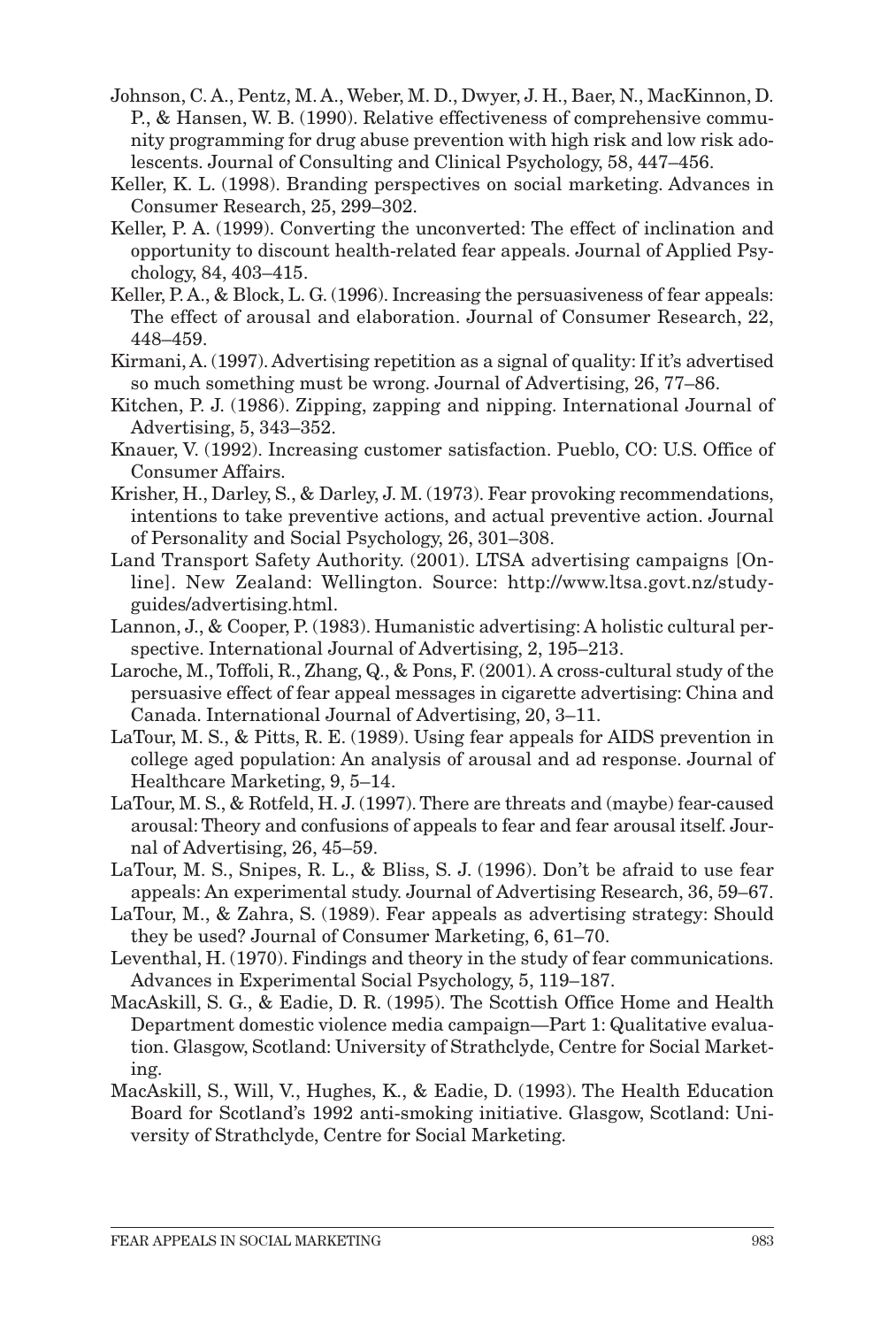- Macpherson, T., & Lewis, T. (1998). New Zealand drink-driving statistics: The effectiveness of road safety television advertising. Marketing Bulletin, 9, 40–51.
- Mayne, T. J. (1999). Negative affect and health: The importance of being earnest. Cognition and Emotion, 13, 601–635.
- Meirick, P. (2002). Cognitive responses to negative and comparative political advertising. Journal of Advertising, 31, 49–59.
- Menasco, M., & Baron, P. (1982). Threats and promises in advertising appeals. Advances in Consumer Research, 9, 221–227.
- Millar, M. G., & Miller, K. (1998). Processing messages about disease detection and health promotion behaviors: The effects of anxiety. Health Communication, 10, 211–226.
- Monahan, J. L. (1995). Thinking positively: Using positive affect when designing health messages. In E. Maibach & R. L. Parrott (Eds.), Designing health messages (Chap. 5). Thousand Oaks, CA: Sage.
- Moore, D. J., & Harris, W. D. (1996). Affect intensity and the consumer's attitude toward high impact emotional advertising appeals. Journal of Advertising, 25, 37–50.
- Moore, D. J., & Hoenig, S. (1989). Negative emotions as mediators of attitudes in advertising appeals. Advances in Consumer Research, 16, 581–586.
- Morgan, R. M., & Hunt, S. D. (1994). The commitment-trust theory of relationship marketing. Journal of Marketing, 58, 20–38.
- O'Driscoll, A., & Murray, J.A. (1998). The changing nature of theory and practice in marketing: On the value of synchrony. Journal of Marketing Management, 14, 391–416.
- O'Malley, L. (1998). Can loyalty schemes really build loyalty? Marketing Intelligence & Planning, 6, 47–56.
- O'Malley, L., & Tynan, C. (2000). Relationship marketing in consumer markets: Rhetoric or reality? European Journal of Marketing, 34, 797–815.
- Ong, G., Austoker, J., & Brouwer, A. (1996). Evaluation of the written information sent to women who are called back for further investigation of breast screening in the UK. Health Education Journal, 55, 413–429.
- PBS Newshour. (1999, August 2). Air campaign. Available: http://www.pbs.org/ newshour/bb/media/july-dec99/drugs\_8-2.html
- Pechmann, C. (2001). Changing adolescent smoking prevalence: Impact of advertising interventions. The National Cancer Insitute, Smoking and Tobacco Control Monograph No. 14 [On-line]. Available: http://cancercontrol.cancer.gov/tcrb/monographs
- Pelsmacker, P. D. E., & Geuens, M. (1999). The advertising effectiveness of different levels of intensity of humour and warmth and the moderating role of top of mind awareness and degree of product use. Journal of Marketing Communications, 5, 113–129.
- Pierce, J. P., Macaskill, P., & Hill, D. (1998). Long-term effectiveness of mass media led anti-smoking campaigns in Australia. American Journal of Public Health, 80, 565–569.
- Pinkleton, B., Um, N.-H., & Austin, E. W. (2002). An exploration of the effects of negative political advertising on political decision making. Journal of Advertising, 31, 13–25.
- Quinn, V., Meenaghan, A., & Brannick, T. (1992). Fear appeals: Segmentation is the way to go. International Journal of Advertising, 11, 355–366.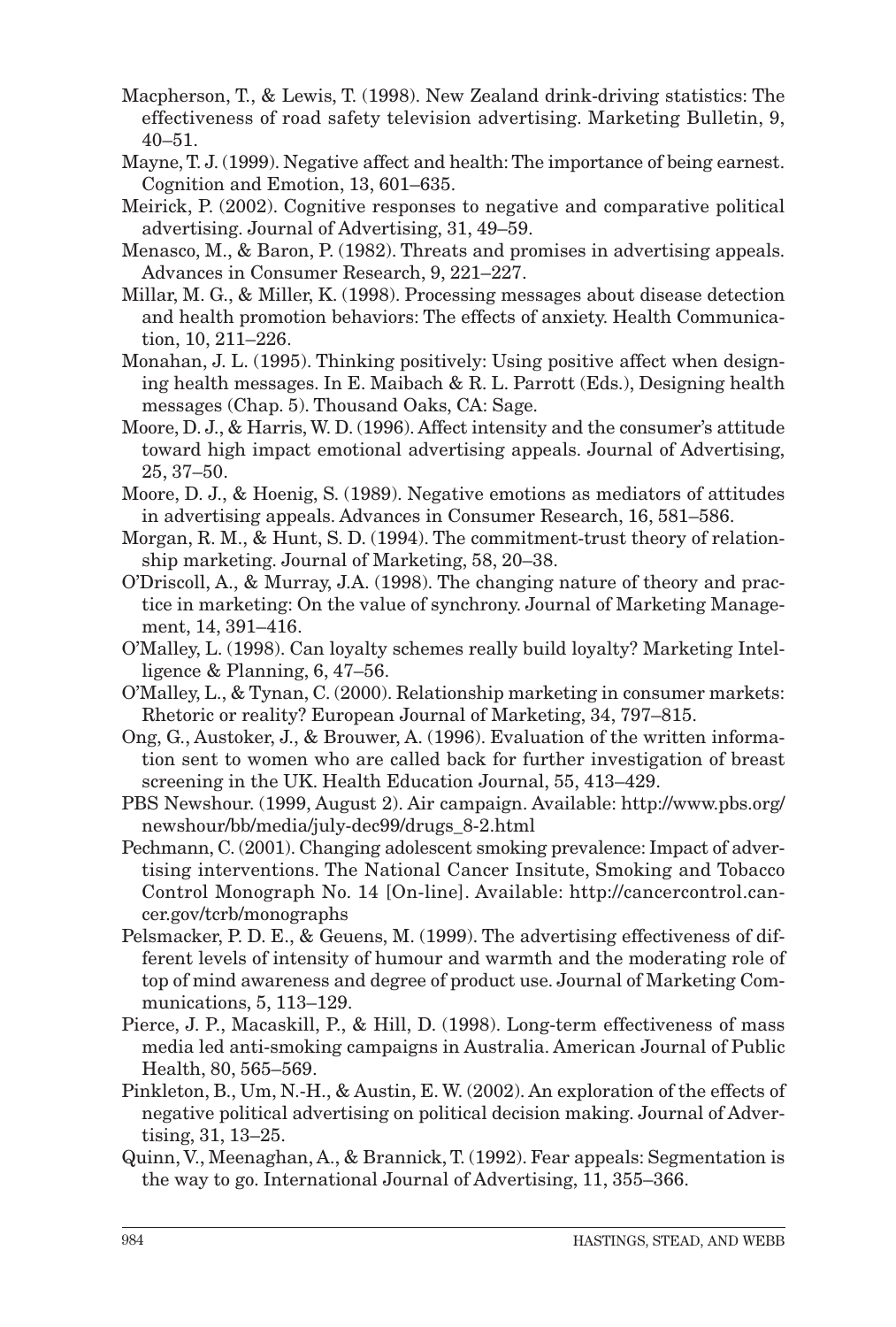- Ramrayka, L. (2001, June 15). Charities struggle to find right balance with ad campaigns. The Guardian.
- Rayner, J. (1999, August 8). Why this NSPCC advert is harmful to children. The Observer.
- Reicheld, F. F., & Sasser, W. E. J. (1990, September/October). Zero defections: Quality comes to services. Harvard Business Review, p. 105–111.
- Reichert, T., Heckler, S. E., & Jackson, S. (2001). The effects of sexual social marketing appeals on cognitive processing and persuasion. Journal of Advertising, 30, 13–27.
- Richardson, F. (2001). Packages: The money or the options. Business Review Weekly [On-line], 23, 20. Available: http://www.brw.com.au
- Rippetoe, P. A., & Rogers, R. W. (1987). Effects of components of protection–motivation theory on adaptive and maladaptive coping with a health threat. Journal of Personality and Social Psychology, 52, 596–604.
- Rogers, R. W. (1983). Cognitive and physiological processes in fear appeals and attitude change: A revised theory of protection motivation. In J. Cacioppo & R. Petty (Eds.), Social psychophysiology. New York: Guilford Press.
- Rossiter, J. R., & Eagleson, G. (1994). Conclusions from the ARF's copy research validity project. Journal of Advertising Research, 34, 19–32.
- Rotfeld, H. (1988). Fear appeals and persuasion: Assumption and errors in advertising research. Current Issues & Research in Advertising, 11, 21–40.
- Ruiter, R. A. C., Abraham, C., & Kok, G. (2001). Scary warnings and rational precautions: A review of the psychology of fear appeals. Psychology & Health, 16, 613–630.
- Schoales, T., Mintz, J., & Hazel, J (1999). Challenge to youth: A Health Canada anti-tobacco campaign. Proceedings of the fifth annual innovations in social marketing conference, Montreal, Canada, July 18–20.
- Schoenbachler, D. D., & Whittler, T. E. (1996). Adolescent processing of social and physical threat communications. Journal of Advertising, 25, 37–54.
- Sego, T., & Stout, P. (1994). Anxiety associated with social issues: The development of a scale to measure an antecedent construct. Advances in Consumer Research, 21, 601–606.
- Slater, M. D. (1999). Drinking and driving PSAs: A content analysis of behavioral influence strategies. Journal of Alcohol and Drug Education, 44, 68–81.
- Smith, N. C., & Quelch, J.A. (1992). Ethical issues in researching and targeting consumers. In N. C. Smith & J.A. Quelch (Eds.), Ethics in marketing. Boston: Irwin.
- Smith, S. L. (1997). The effective use of fear appeals in persuasive immunization: An analysis of national immunization intervention messages. Journal of Applied Communication Research, 25, 264–292.
- Snipes, R. L., LaTour, M. S., & Bliss, S. J. (1999). A model of the effects of selfefficacy on the perceived ethicality and performance of fear appeals in advertising. Journal of Business Ethics, 19, 273–285.
- Stead, M., & Eadie, D. R. (2000, January). Developing the Foolsspeed phase 2 commercial—Main findings. Glasgow, Scotland: University of Strathclyde, Centre for Social Marketing.
- Stead, M., & Eadie, D. R. (2001, January). Developing the Foolsspeed phase 3 campaign—Main findings. Glasgow, Scotland: University of Strathclyde, Centre for Social Marketing.
- Stead, M., Low, E., & MacFadyen, L. (1996, November). Research to assist the development of the new cervical screening protocol for Newcastle and North